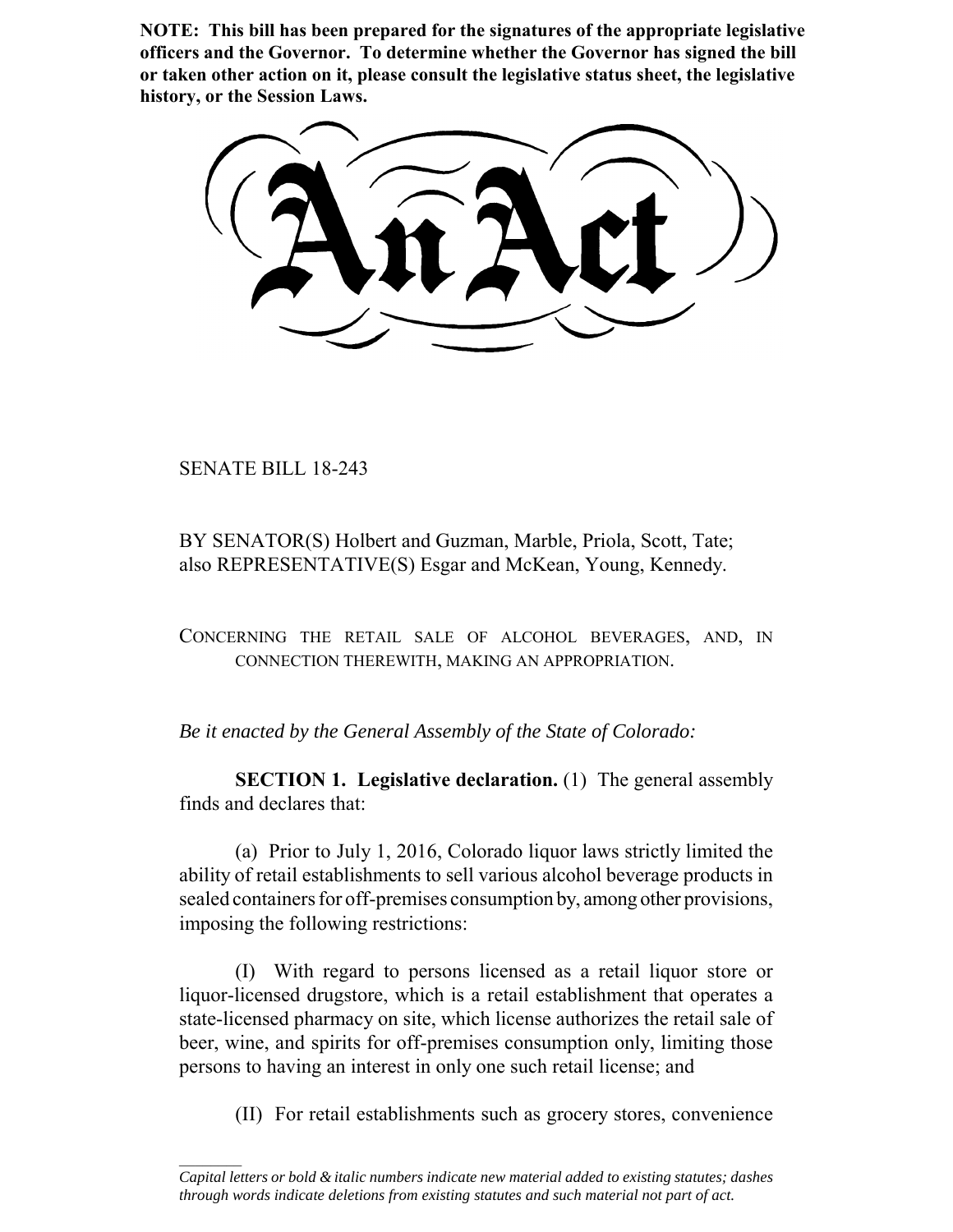stores, and other chain-type establishments that consist of multiple locations, those persons were permitted to obtain only a fermented malt beverage retailer's license under the "Colorado Beer Code" that authorized the sale of beer with a maximum alcohol content of 3.2% alcohol by weight or 4% alcohol by volume; except that a grocery store that operates a state-licensed pharmacy could obtain one liquor-licensed drugstore license for a single location;

(b) In 2016, the general assembly enacted Senate Bill 16-197, which dramatically altered the landscape of the off-premises retail liquor industry by:

(I) Permitting retail liquor stores and liquor-licensed drugstores to obtain multiple licenses to sell beer, wine, and spirits at more than one licensed establishment, subject to restrictions based on proximity to an existing retail liquor business and other requirements; and

(II) Eliminating, as of January 1, 2019, the maximum alcohol content of beer sold by fermented malt beverage retailers;

(c) In an effort to ease the effect of these dramatic changes in the law on the liquor industry, the legislation directed the state licensing authority to convene a working group consisting of members of the industry to develop an implementation process for the transition, including a process for grocery and convenience stores to apply for a license to sell beer with no alcohol content limits;

(d) While the working group convened for over a year following the passage of SB16-197, the group was not able to come to a consensus on how to implement the transition and thus did not develop an application process; and

(e) Accordingly, effective January 1, 2019, the definition of fermented malt beverages will no longer contain an alcohol content limit, and it is therefore important to enact legislation to establish safeguards and parity among retail establishments and ensure public health and safety given that, as of January 1, 2019, a fermented malt beverage retailer will be able to sell beer with no maximum alcohol content under its existing license and without having to apply for or obtain a new license.

### PAGE 2-SENATE BILL 18-243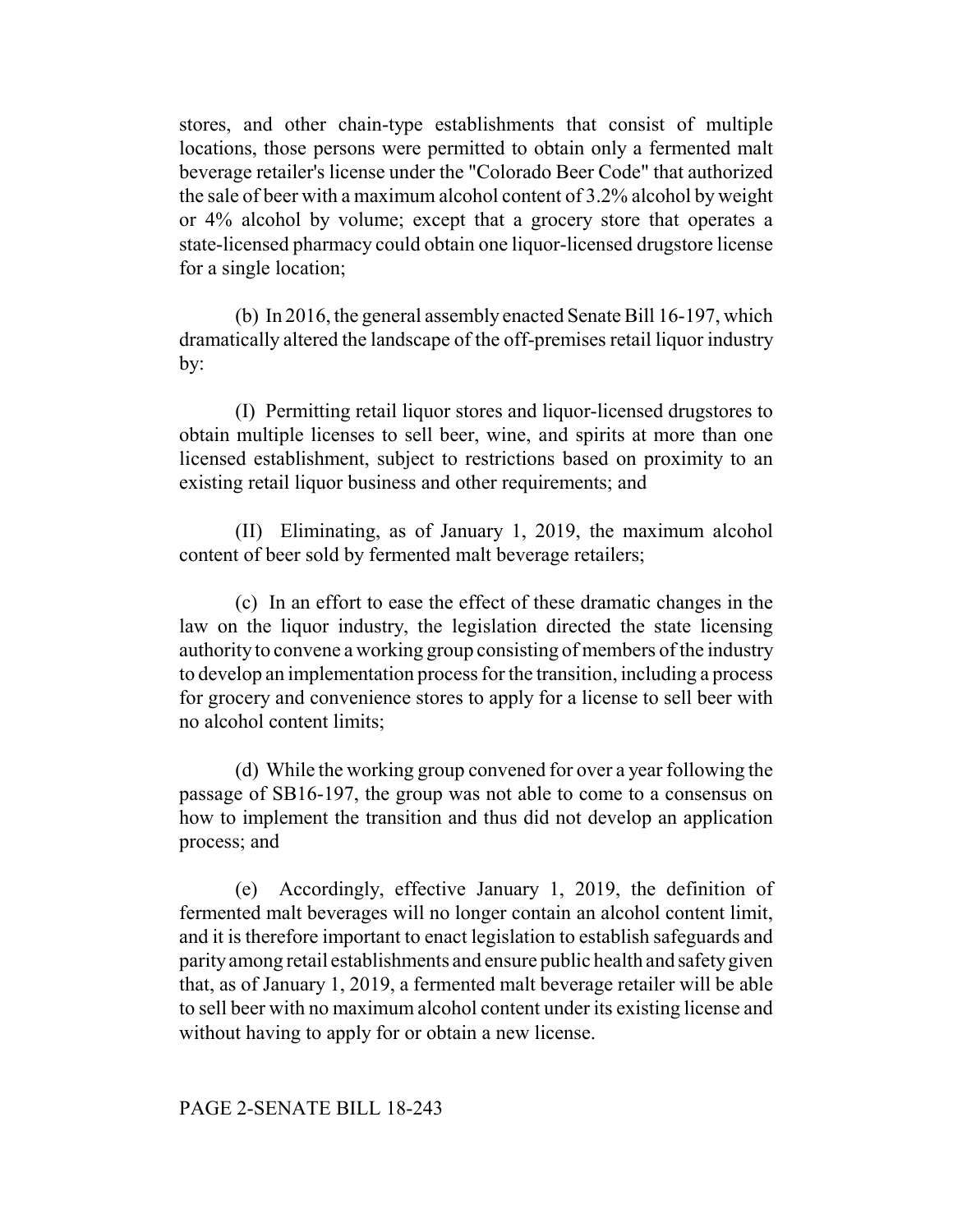**SECTION 2.** In Colorado Revised Statutes, 12-46-104, **amend** (1) introductory portion and  $(1)(c)$  as follows:

**12-46-104. Licenses - state license fees - requirements - repeal.** (1) The licenses to be granted and issued by the state licensing authority pursuant to this article *46* for the manufacture, importation, and sale of fermented malt beverages shall be ARE as follows:

(c) (I) ON AND AFTER THE EFFECTIVE DATE OF THIS SUBSECTION (1)(c), AS AMENDED, a retailer's license shall be granted and issued to any person, partnership, association, organization, or corporation qualifying under section 12-47-301 and not prohibited from licensure under section 12-47-307 to sell at retail the said fermented malt beverages EITHER FOR CONSUMPTION OFF THE LICENSED PREMISES OR ON THE LICENSED PREMISES, BUT NOT FOR CONSUMPTION ON AND OFF THE LICENSED PREMISES, upon paying an annual license fee of seventy-five dollars to the state licensing authority.

(II) (A) ON AND AFTER THE EFFECTIVE DATE OF THIS SUBSECTION (1)(c), AS AMENDED, THE STATE LICENSING AUTHORITY SHALL NOT ISSUE A NEW OR RENEW A FERMENTED MALT BEVERAGE RETAILER'S LICENSE FOR THE SALE OF FERMENTED MALT BEVERAGES FOR CONSUMPTION ON AND OFF THE LICENSED PREMISES.ANY LICENSEE HOLDING A FERMENTED MALT BEVERAGE LICENSE AUTHORIZING THE SALE OF FERMENTED MALT BEVERAGES FOR CONSUMPTION ON AND OFF THE LICENSED PREMISES THAT WAS ISSUED BY THE STATE LICENSING AUTHORITY UNDER THIS SUBSECTION (1)(c) BEFORE THE EFFECTIVE DATE OF THIS SUBSECTION  $(1)(c)$ , AS AMENDED, THAT APPLIES TO RENEW THE LICENSE ON OR AFTER THE EFFECTIVE DATE OF THIS SUBSECTION (1)(c), AS AMENDED, MUST SIMULTANEOUSLY APPLY TO CONVERT THE LICENSE EITHER TO A LICENSE FOR THE SALE OF FERMENTED MALT BEVERAGES AT RETAIL FOR CONSUMPTION OFF THE LICENSED PREMISES OR TO A LICENSE FOR THE SALE OF FERMENTED MALT BEVERAGES AT RETAIL FOR CONSUMPTION ON THE LICENSED PREMISES.

(B) THIS SUBSECTION  $(1)(c)(II)$  IS REPEALED, EFFECTIVE JULY 1, 2019.

**SECTION 3.** In Colorado Revised Statutes, **amend** 12-46-106 as follows: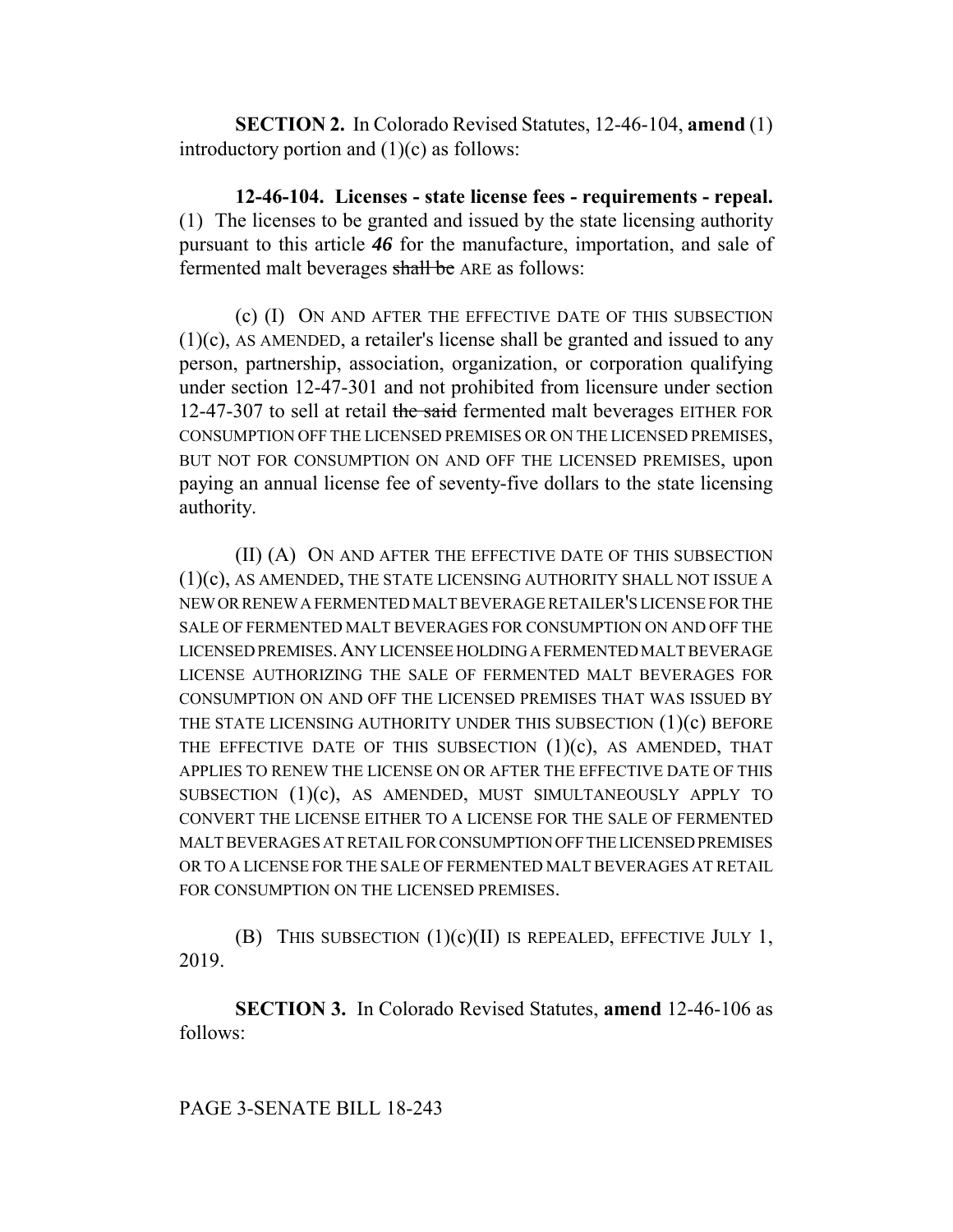**12-46-106. Lawful acts.** (1) It is lawful for a person under eighteen years of age who is under the supervision of a person on the premises over eighteen years of age OR OLDER to be employed in a place of business where fermented malt beverages are sold at retail in containers for off-premises consumption. During the normal course of such employment, any person under eighteen TWENTY-ONE years of age may handle and otherwise act with respect to fermented malt beverages in the same manner as that person does with other items sold at retail; except that: no

(a) A person under eighteen years of age shall NOT sell or dispense fermented malt beverages, check age identification, or make deliveries beyond the customary parking area for the customers of the retail outlet; AND

(b) A PERSON WHO IS UNDER TWENTY-ONE YEARS OF AGE SHALL NOT DELIVER FERMENTED MALT BEVERAGES IN SEALED CONTAINERS TO CUSTOMERS UNDER SECTION 12-46-107 (6).

(2) This section shall DOES not be construed to permit the violation of any other provisions of this section under circumstances not specified in this section.

**SECTION 4.** In Colorado Revised Statutes, 12-46-107, **amend**  $(1)(c)$ ; and **add**  $(3)$ ,  $(4)$ ,  $(5)$ , and  $(6)$  as follows:

**12-46-107. Local licensing authority - application - fees definition - rules - repeal.** (1) The local licensing authority shall issue only the following classes of fermented malt beverage licenses:

(c) (I) Sales for consumption both on and off the premises of the licensee; A person licensed pursuant to this paragraph (c) may deliver at retail fermented malt beverages in factory-sealed containers in conjunction with the delivery of food products if such person has obtained a permit for the delivery of fermented malt beverages from the state licensing authority. The state licensing authority shall promulgate rules as are necessary for the proper delivery of fermented malt beverages pursuant to this paragraph (c) and shall have the authority to issue a permit to any person who is licensed pursuant to and delivers fermented malt beverages under this paragraph (c) EXCEPT THAT ON OR AFTER THE EFFECTIVE DATE OF THIS SUBSECTION  $(1)(c)$ , AS AMENDED, A LOCAL LICENSING AUTHORITY SHALL NOT ISSUE A NEW

PAGE 4-SENATE BILL 18-243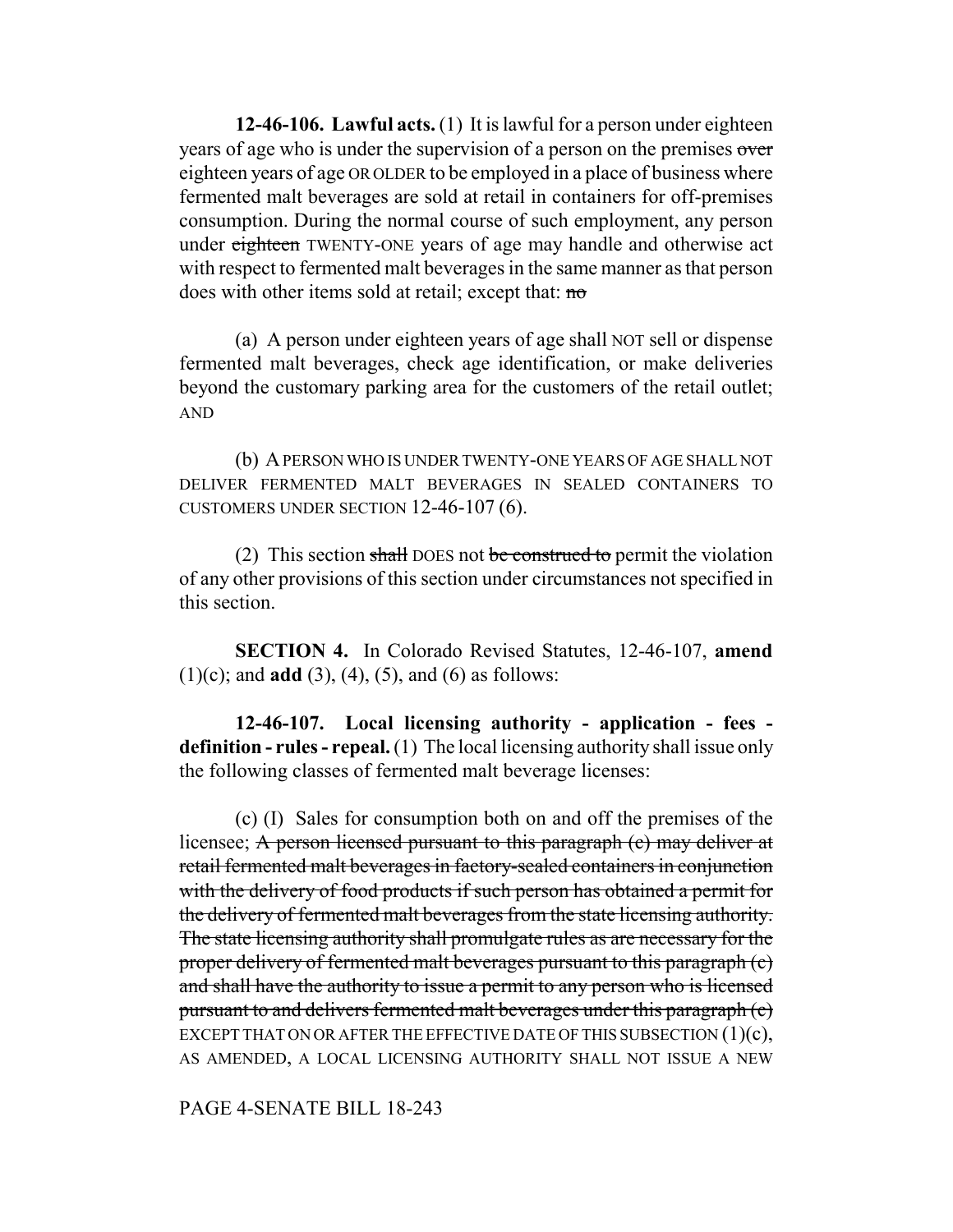FERMENTED MALT BEVERAGE LICENSE OR RENEW AN EXISTING FERMENTED MALT BEVERAGE LICENSE FOR THE SALE OF FERMENTED MALT BEVERAGES FOR CONSUMPTION ON AND OFF THE LICENSED PREMISES. ANY LICENSEE HOLDING A FERMENTED MALT BEVERAGE LICENSE ISSUED UNDER THIS SUBSECTION  $(1)(c)$  prior to the effective date of this subsection (1)(c), AS AMENDED, THAT APPLIES TO RENEW THE LICENSE ON OR AFTER THE EFFECTIVE DATE OF THIS SUBSECTION  $(1)(c)$ , AS AMENDED, MUST SIMULTANEOUSLY APPLY TO CONVERT THE LICENSE EITHER TO A LICENSE FOR THE SALE OF FERMENTED MALT BEVERAGES FOR CONSUMPTION OFF THE LICENSED PREMISES AS SPECIFIED IN SUBSECTION  $(1)(a)$  OF THIS SECTION OR TO A LICENSE FOR THE SALE OF FERMENTED MALT BEVERAGES FOR CONSUMPTION ON THE LICENSED PREMISES AS SPECIFIED IN SUBSECTION (1)(b) OF THIS SECTION.

(II) THIS SUBSECTION (1)(c) IS REPEALED, EFFECTIVE JULY 1, 2019.

(3) (a) IN ADDITION TO ANY OTHER REQUIREMENTS SPECIFIED IN THIS ARTICLE 46 OR ARTICLE 47 OF THIS TITLE 12, TO QUALIFY FOR A NEW LICENSE UNDER SUBSECTION  $(1)(a)$  OF THIS SECTION ON OR AFTER THE EFFECTIVE DATE OF THIS SUBSECTION (3) OR TO RENEW A LICENSE THAT WAS ISSUED UNDER SUBSECTION  $(1)(a)$  OF THIS SECTION ON OR AFTER THE EFFECTIVE DATE OF THIS SUBSECTION (3), A PERSON MUST DERIVE AT LEAST TWENTY PERCENT OF ITS GROSS ANNUAL REVENUES FROM TOTAL SALES FROM THE SALE OF FOOD ITEMS FOR CONSUMPTION OFF THE PREMISES.

(b) FOR PURPOSES OF CALCULATING GROSS ANNUAL REVENUES FROM TOTAL SALES, REVENUES DERIVED FROM THE SALE OF THE FOLLOWING PRODUCTS ARE EXCLUDED:

(I) FUEL PRODUCTS, AS DEFINED IN SECTION 8-20-201 (2);

(II) CIGARETTES, TOBACCO PRODUCTS, AND NICOTINE PRODUCTS, AS DEFINED IN SECTION 18-13-121 (5); AND

(III) LOTTERY PRODUCTS.

(c) THE STATE LICENSING AUTHORITY MAY ADOPT RULES SPECIFYING THE FORM AND MANNER IN WHICH AN APPLICANT FOR A NEW OR RENEWAL LICENSE MAY DEMONSTRATE COMPLIANCE WITH THIS SUBSECTION (3).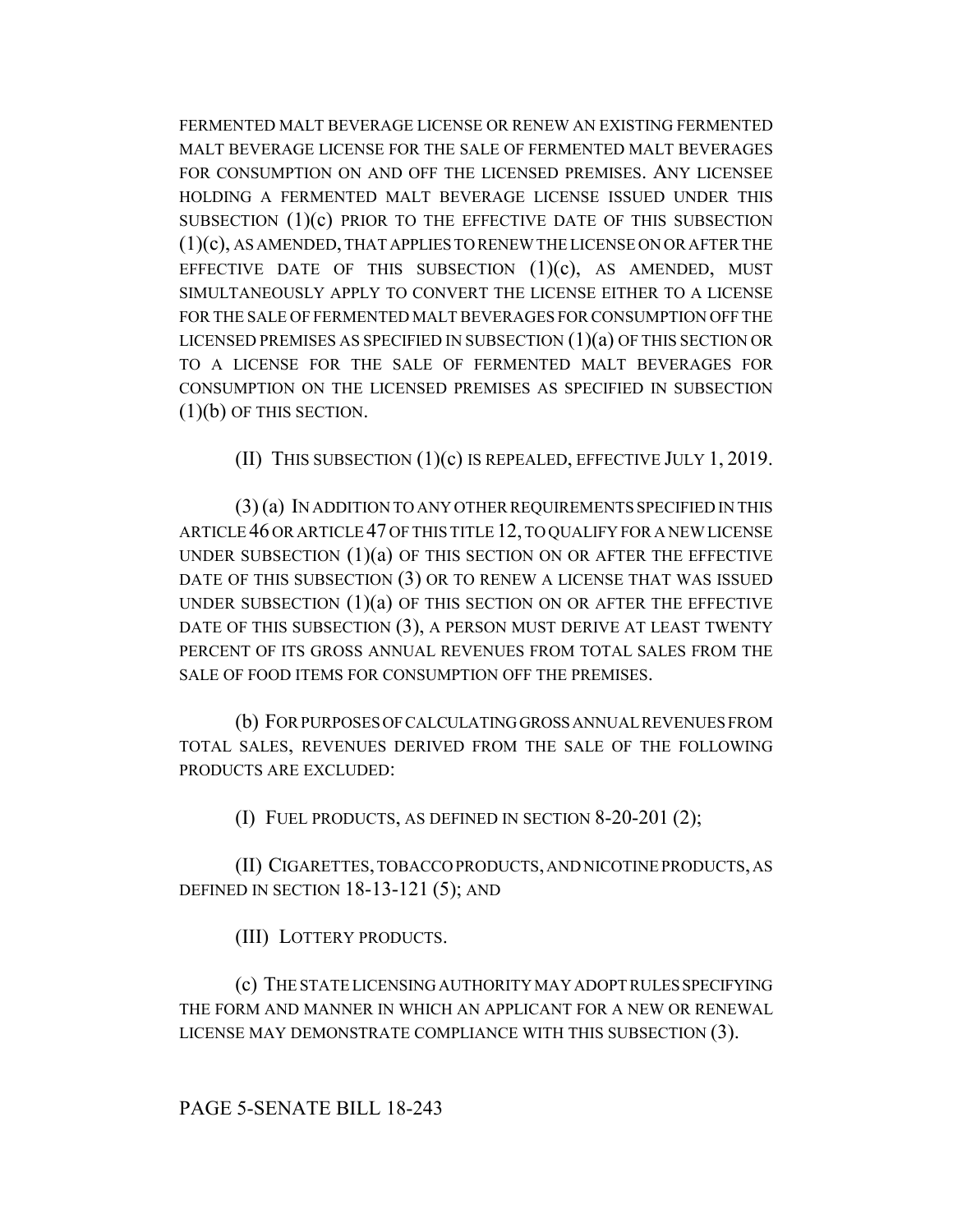(d) THIS SUBSECTION (3) DOES NOT APPLY TO A PERSON THAT OWNS OR LEASES A PROPOSED FERMENTED MALT BEVERAGE RETAILER LICENSED PREMISES AND, AS OF JANUARY 1, 2019, HAS APPLIED FOR OR RECEIVED FROM THE MUNICIPALITY, CITY AND COUNTY, OR COUNTY IN WHICH THE PREMISES ARE LOCATED:

(I) A BUILDING PERMIT FOR THE STRUCTURE TO BE USED FOR THE FERMENTED MALT BEVERAGE RETAILER LICENSED PREMISES, WHICH PERMIT IS CURRENTLY ACTIVE AND WILL NOT EXPIRE BEFORE THE COMPLETION OF THE LIQUOR LICENSING PROCESS; OR

(II) A CERTIFICATE OF OCCUPANCY FOR THE STRUCTURE TO BE USED FOR THE FERMENTED MALT BEVERAGE RETAILER LICENSED PREMISES.

(e) AS USED IN THIS SUBSECTION (3), "FOOD ITEMS" MEANS ANY RAW, COOKED, OR PROCESSED EDIBLE SUBSTANCE, ICE, OR BEVERAGE, OTHER THAN A BEVERAGE CONTAINING ALCOHOL, THAT IS INTENDED FOR USE OR FOR SALE, IN WHOLE OR IN PART, FOR HUMAN CONSUMPTION.

(4) ON OR AFTER JANUARY 1, 2019, A FERMENTED MALT BEVERAGE RETAILER LICENSED UNDER SUBSECTION (1)(a) OF THIS SECTION:

(a) (I) SHALL NOT SELL FERMENTED MALT BEVERAGES TO CONSUMERS AT A PRICE THAT IS BELOW THE RETAILER'S COST, AS LISTED ON THE INVOICE, TO PURCHASE THE FERMENTED MALT BEVERAGES, UNLESS THE SALE IS OF DISCONTINUED OR CLOSE-OUT FERMENTED MALT BEVERAGES.

(II) THIS SUBSECTION (4)(a) DOES NOT PROHIBIT A FERMENTED MALT BEVERAGE RETAILER FROM OPERATING A BONA FIDE LOYALTY OR REWARDS PROGRAM FOR FERMENTED MALT BEVERAGES SO LONG AS THE PRICE FOR THE PRODUCT IS NOT BELOW THE RETAILER'S COSTS AS LISTED ON THE INVOICE. THE STATE LICENSING AUTHORITY MAY ADOPT RULES TO IMPLEMENT THIS SUBSECTION  $(4)(a)$ .

(b) SHALL NOT ALLOW CONSUMERS TO PURCHASE FERMENTED MALT BEVERAGES AT A SELF-CHECKOUT OR OTHER MECHANISM THAT ALLOWS THE CONSUMER TO COMPLETE THE FERMENTED MALT BEVERAGES PURCHASE WITHOUT ASSISTANCE FROM AND COMPLETION OF THE ENTIRE TRANSACTION BY AN EMPLOYEE OF THE FERMENTED MALT BEVERAGE RETAILER.

# PAGE 6-SENATE BILL 18-243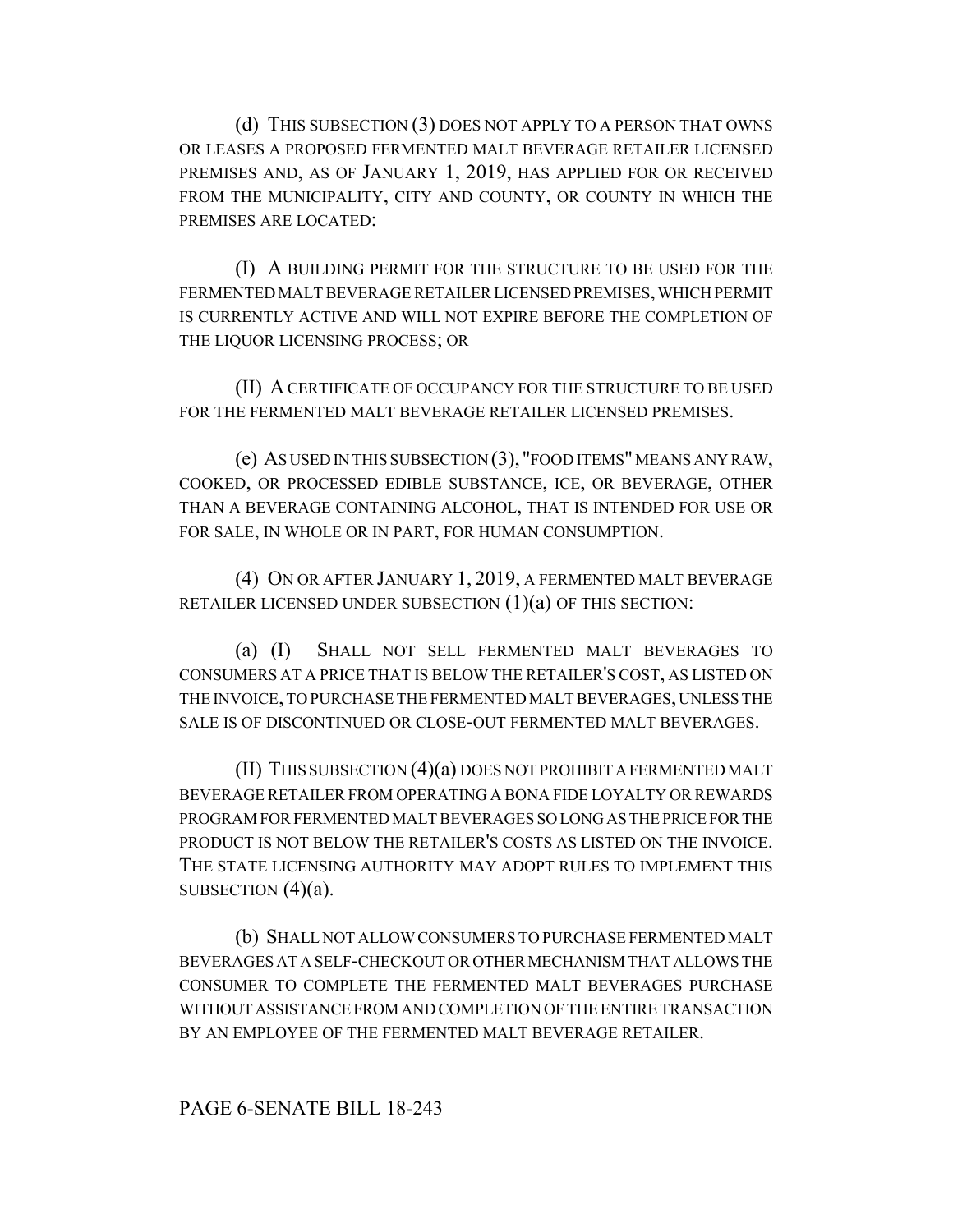(5) A PERSON LICENSED UNDER SUBSECTION (1)(a) OF THIS SECTION THAT HOLDS MULTIPLE FERMENTED MALT BEVERAGE RETAILER'S LICENSES FOR MULTIPLE LICENSED PREMISES MAY OPERATE UNDER A SINGLE OR CONSOLIDATED CORPORATE ENTITY BUT SHALL NOT COMMINGLE PURCHASES OF OR CREDIT EXTENSIONS FOR PURCHASES OF FERMENTED MALT BEVERAGES FROM A WHOLESALER LICENSED UNDER THIS ARTICLE 46 OR ARTICLE 47 OF THIS TITLE 12 FOR MORE THAN ONE LICENSED PREMISES. A WHOLESALER LICENSED UNDER THIS ARTICLE 46 OR ARTICLE 47 OF THIS TITLE 12 SHALL NOT BASE THE PRICE FOR THE FERMENTED MALT BEVERAGES IT SELLS TO A FERMENTED MALT BEVERAGE RETAILER LICENSED UNDER SUBSECTION (1)(a) OF THIS SECTION ON THE TOTAL VOLUME OF FERMENTED MALT BEVERAGES THAT THE RETAILER PURCHASES FOR MULTIPLE LICENSED PREMISES.

(6) (a) A PERSON LICENSED UNDER SUBSECTION  $(1)(a)$  OF THIS SECTION WHO COMPLIES WITH THIS SUBSECTION (6) AND RULES PROMULGATED UNDER THIS SUBSECTION (6) MAY DELIVER FERMENTED MALT BEVERAGES IN SEALED CONTAINERS TO A PERSON OF LEGAL AGE IF:

(I) THE PERSON RECEIVING THE DELIVERY OF FERMENTED MALT BEVERAGES IS LOCATED AT A PLACE THAT IS NOT LICENSED PURSUANT TO THIS SECTION;

(II) THE DELIVERY IS MADE BY AN EMPLOYEE OF THE FERMENTED MALT BEVERAGE RETAILER WHO IS AT LEAST TWENTY-ONE YEARS OF AGE AND WHO IS USING A VEHICLE OWNED OR LEASED BY THE LICENSEE TO MAKE THE DELIVERY;

(III) THE PERSON MAKING THE DELIVERY VERIFIES, IN ACCORDANCE WITH SECTION 12-47-901 (10), THAT THE PERSON RECEIVING THE DELIVERY OF FERMENTED MALT BEVERAGES IS AT LEAST TWENTY-ONE YEARS OF AGE; AND

(IV) THE FERMENTED MALT BEVERAGE RETAILER DERIVES NO MORE THAN FIFTY PERCENT OF ITS GROSS ANNUAL REVENUES FROM TOTAL SALES OF FERMENTED MALT BEVERAGES FROM THE SALE OF FERMENTED MALT BEVERAGES THAT THE FERMENTED MALT BEVERAGE RETAILER DELIVERS.

(b) THE STATE LICENSING AUTHORITY SHALL PROMULGATE RULES AS NECESSARY FOR THE PROPER DELIVERY OF FERMENTED MALT BEVERAGES PURSUANT TO THIS SUBSECTION (6) AND MAY ISSUE A PERMIT TO ANY

# PAGE 7-SENATE BILL 18-243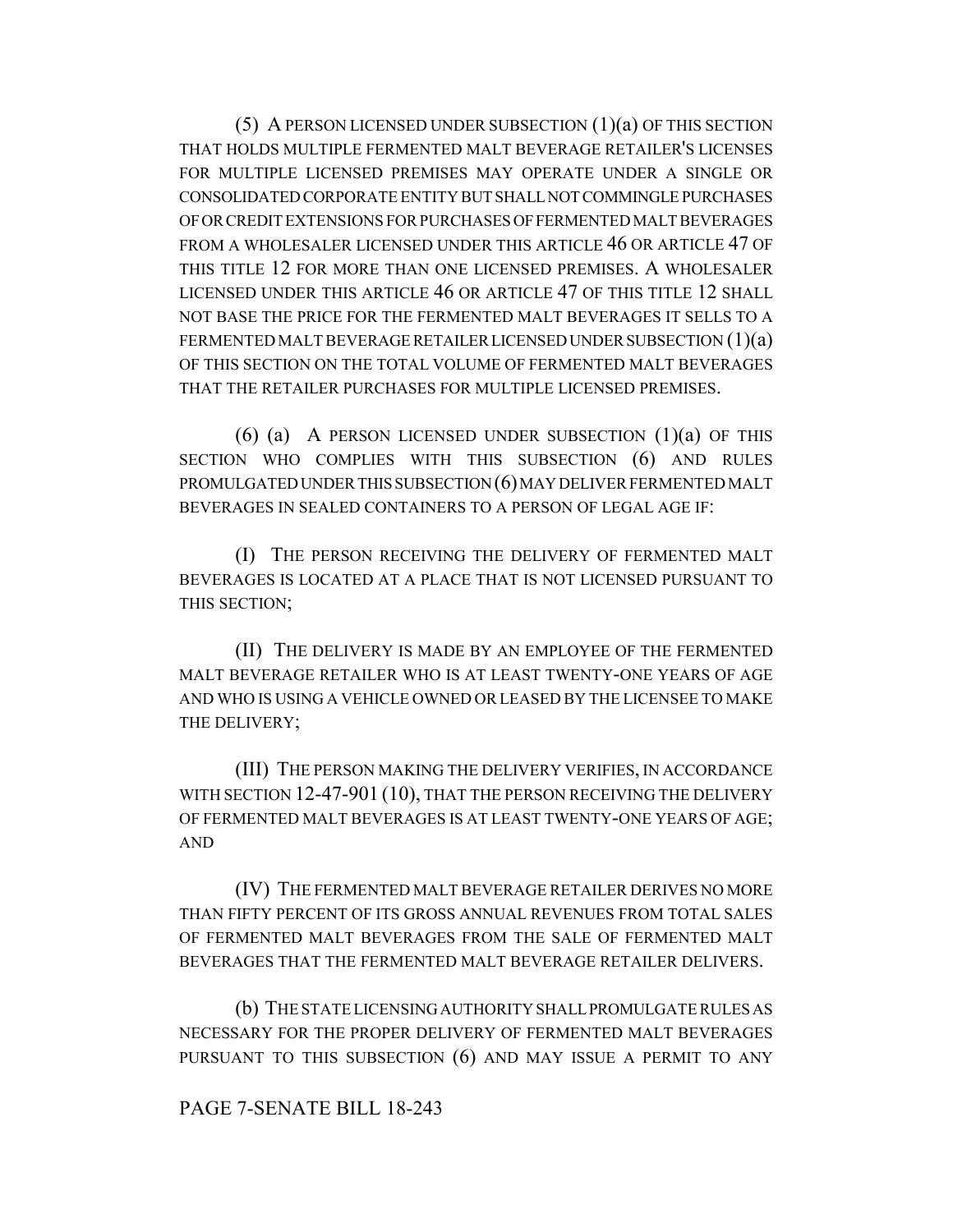PERSON WHO IS LICENSED PURSUANT TO AND DELIVERS FERMENTED MALT BEVERAGES UNDER SUBSECTION  $(1)(a)$  OF THIS SECTION. A PERMIT ISSUED UNDER THIS SUBSECTION (6) IS SUBJECT TO THE SAME SUSPENSION AND REVOCATION PROVISIONS AS ARE SET FORTH IN SECTION 12-47-601 FOR OTHER LICENSES GRANTED PURSUANT TO ARTICLE 47 OF THIS TITLE 12.

**SECTION 5.** In Colorado Revised Statutes, 12-47-301, **amend** (2)(a), (8), (9)(a), (10)(c)(I), (10)(c)(V), (10)(c)(VII), (10)(c)(XI),  $(10)(c)(XII), (10)(d),$  and  $(12)$  as follows:

**12-47-301. Licensing in general.** (2) (a) Before granting any license, all licensing authorities shall consider, except where this article ARTICLE 47 and article 46 of this title TITLE 12 specifically provide otherwise, the reasonable requirements of the neighborhood, the desires of the adult inhabitants as evidenced by petitions, remonstrances, or otherwise, and all other reasonable restrictions that are or may be placed upon the neighborhood by the local licensing authority. With respect to a second or additional license described in section 12-47-401 (1)(j) to (1)(t), (1)(v), or  $(1)(w)$  or 12-47-410 (1) or in a financial institution referred to in section 12-47-308 (4) for the same licensee, all licensing authorities shall consider the effect on competition of the granting or disapproving of additional licenses to such licensee and shall not approve an application for a second or additional hotel and restaurant or vintner's restaurant license that would have the effect of restraining competition. shall be approved.

(8) Each licensee holding a fermented malt beverage on-premises license, or on- and off-premises license, beer and wine license, tavern license, lodging and entertainment license, club license, arts license, or racetrack license shall manage the premises himself or herself or employ a separate and distinct manager on the premises and shall report the name of the manager to the state and local licensing authorities. The licensee shall report any change in managers to the state and local licensing authorities within thirty days after the change. It is unlawful for the licensee to fail to report the name of or any change in managers as required by this subsection (8). The failure to report is grounds for suspension of the license.

(9) (a) (I) (A) SUBJECT TO SUBSECTIONS  $(9)(a)(I)(B)$  AND  $(9)(a)(I)(C)$  OF THIS SECTION, a licensee may move his or her ITS permanent location to any other place in the same city, town, or city and county for which the license was originally granted, or in the same county if such THE

### PAGE 8-SENATE BILL 18-243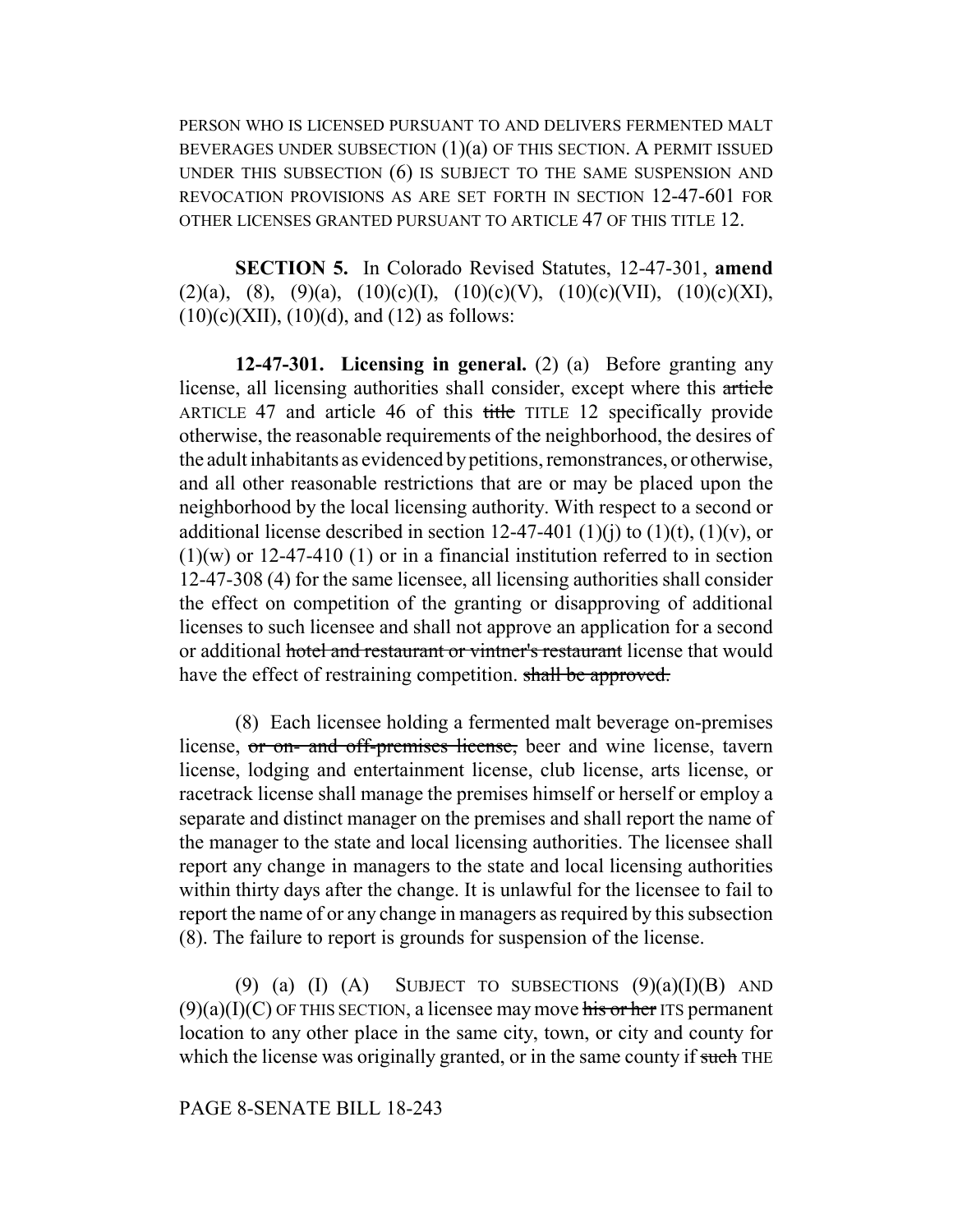license was granted for a place outside the corporate limits of any city, town, or city and county, but it shall be IS unlawful to sell any alcohol beverage at any such place THE NEW LOCATION until permission to do so is granted by all the STATE AND LOCAL licensing authorities. provided for in this article.

(B) THE STATE AND LOCAL LICENSING AUTHORITIES SHALL NOT GRANT PERMISSION UNDER THIS SUBSECTION  $(9)(a)(I)$  TO A FERMENTED MALT BEVERAGE RETAILER LICENSED UNDER SECTION 12-46-107 (1)(a) TO MOVE ITS PERMANENT LOCATION IF THE NEW LOCATION IS: WITHIN ONE THOUSAND FIVE HUNDRED FEET OF A RETAIL LIQUOR STORE LICENSED UNDER SECTION 12-47-407; FOR A PREMISES LOCATED IN A MUNICIPALITY WITH A POPULATION OF TEN THOUSAND OR FEWER, WITHIN THREE THOUSAND FEET OF A RETAIL LIQUOR STORE LICENSED UNDER SECTION 12-47-407; OR, FOR A PREMISES LOCATED IN A MUNICIPALITY WITH A POPULATION OF TEN THOUSAND OR FEWER THAT IS CONTIGUOUS TO THE CITY AND COUNTY OF DENVER, WITHIN ONE THOUSAND FIVE HUNDRED FEET OF A RETAIL LIQUOR STORE LICENSED UNDER SECTION 12-47-407.

(C) THE STATE AND LOCAL LICENSING AUTHORITIES SHALL NOT GRANT PERMISSION UNDER THIS SUBSECTION (9)(a)(I) TO A RETAIL LIQUOR STORE LICENSED UNDER SECTION 12-47-407 TO MOVE ITS PERMANENT LOCATION IF THE NEW LOCATION IS: WITHIN ONE THOUSAND FIVE HUNDRED FEET OF ANOTHER RETAIL LIQUOR STORE LICENSED UNDER SECTION 12-47-407; FOR A PREMISES LOCATED IN A MUNICIPALITY WITH A POPULATION OF TEN THOUSAND OR FEWER, WITHIN THREE THOUSAND FEET OF ANOTHER RETAIL LIQUOR STORE LICENSED UNDER SECTION 12-47-407; OR, FOR A PREMISES LOCATED IN A MUNICIPALITY WITH A POPULATION OF TEN THOUSAND OR FEWER THAT IS CONTIGUOUS TO THE CITY AND COUNTY OF DENVER, WITHIN ONE THOUSAND FIVE HUNDRED FEET OF ANOTHER RETAIL LIQUOR STORE LICENSED UNDER SECTION 12-47-407.

(II) Notwithstanding subparagraph  $(I)$  of this paragraph  $(a)$  SECTION  $(9)(a)(I)$  OF THIS SECTION AND SUBJECT TO SUBSECTION  $(9)(a)(I)(C)$ , for a retail liquor store licensed on or before January 1, 2016, the licensee may apply to move the permanent location to another place within or outside the municipality or county in which the license was originally granted. It is unlawful for the licensee to sell any alcohol beverages at the new location until permission is granted by the state and local licensing authorities.

# PAGE 9-SENATE BILL 18-243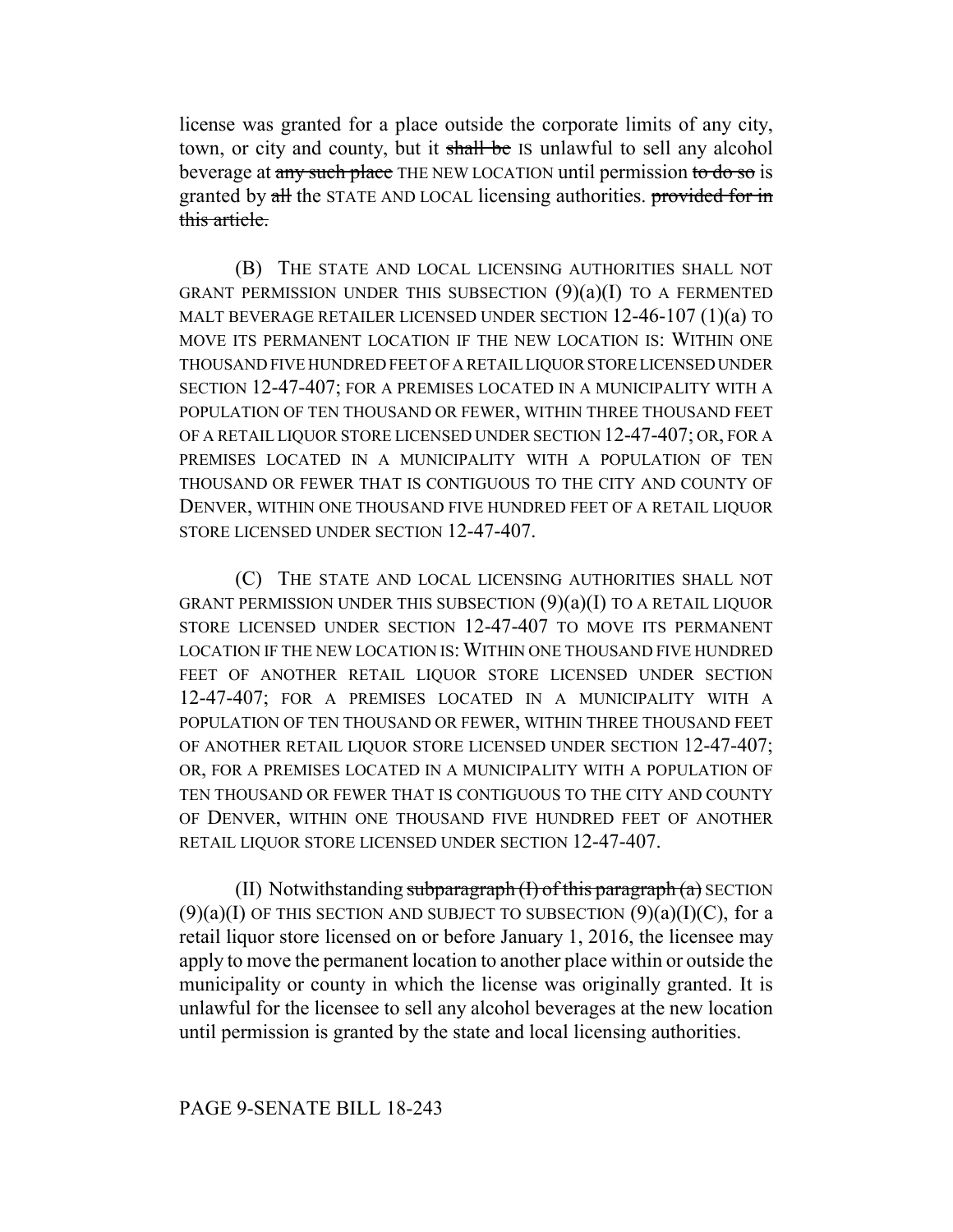(10) (c) Tastings are subject to the following limitations:

(I) Tastings shall be conducted only:

(A) By a person who: Has completed a server training program that meets the standards established by the liquor enforcement division in the department of revenue and who is either a retail liquor store licensee or a liquor-licensed drugstore licensee, or an employee of a RETAIL LIQUOR STORE OR LIQUOR-LICENSED DRUGSTORE licensee, OR A REPRESENTATIVE, EMPLOYEE, OR AGENT OF THE LICENSED WHOLESALER, BREW PUB, DISTILLERY PUB, MANUFACTURER, LIMITED WINERY, IMPORTER, OR VINTNER'S RESTAURANT PROMOTING THE ALCOHOL BEVERAGES FOR THE TASTING; and only

(B) On a licensee's licensed premises.

(V) THE LICENSEE MAY CONDUCT tastings shall be conducted only during the operating hours in which the licensee on whose premises the tastings occur is permitted to sell alcohol beverages, and in no case earlier than 11 a.m. or later than  $7p.m.$  9 P.M.

(VII) The licensee shall promptly remove all open and unconsumed alcohol beverage samples from the licensed premises, or shall destroy the samples immediately following the completion of the tasting, OR STORE ANY OPEN CONTAINERS OF UNCONSUMED ALCOHOL BEVERAGES IN A SECURE AREA OUTSIDE THE SALES AREA OF THE LICENSED PREMISES FOR USE AT A TASTING CONDUCTED AT A LATER TIME OR DATE.

(XI) THE LICENSEE MAY CONDUCT tastings  $\frac{m}{ay}$  occur on no more than four of the six days from a Monday to the following Saturday, not to exceed one hundred four ONE HUNDRED FIFTY-SIX days per year.

(XII) No manufacturer of spirituous or vinous liquors shall induce a licensee through free goods or financial or in-kind assistance to favor the manufacturer's products being sampled at a tasting. The RETAIL LIQUOR STORE OR LIQUOR-LICENSED DRUGSTORE licensee shall bear BEARS the financial and all other responsibility for a tasting CONDUCTED ON ITS LICENSED PREMISES.

(d) A violation of a limitation specified in this subsection (10)  $\sigma$  of

### PAGE 10-SENATE BILL 18-243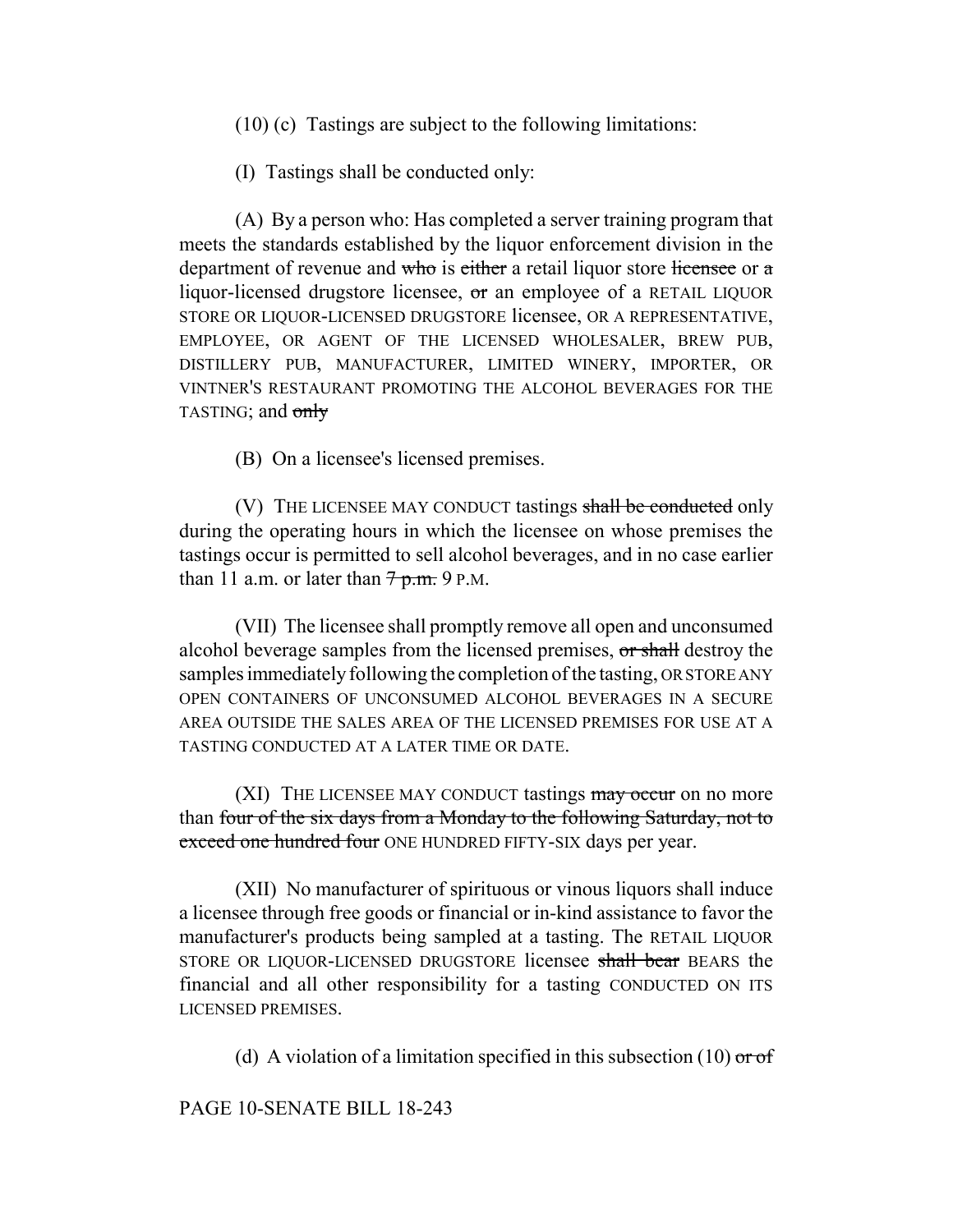section 12-47-801 by a retail liquor store or liquor-licensed drugstore licensee, whether by his or her THE LICENSEE'S employees, agents, or otherwise shall be OR BY A REPRESENTATIVE, EMPLOYEE, OR AGENT OF THE LICENSED WHOLESALER, BREW PUB, DISTILLERY PUB, MANUFACTURER, LIMITED WINERY, IMPORTER, OR VINTNER'S RESTAURANT THAT PROMOTED THE ALCOHOL BEVERAGES FOR THE TASTING, IS the responsibility of, AND SECTION 12-47-801 APPLIES TO, the retail liquor store or liquor-licensed drugstore licensee who is conducting THAT CONDUCTED the tasting.

(12) (a) Notwithstanding any other provision of this article *47*, on and after July 1, 2016, the state and local licensing authorities shall not issue a new license under this article *47* authorizing the sale at retail of malt, vinous, or spirituous liquors in sealed containers for consumption off the licensed premises if the premises for which the retail license is sought is located:

(I) Within one thousand five hundred feet of another licensed premises licensed to sell malt, vinous, or spirituous liquors at retail for off-premises consumption; or

(II) For a premises located in a municipality with a population of ten thousand or fewer, within three thousand feet of another licensed premises licensed to sell malt, vinous, or spirituous liquors at retail for off-premises consumption; OR

(III) FOR A PREMISES LOCATED IN A MUNICIPALITY WITH A POPULATION OF TEN THOUSAND OR FEWER THAT IS CONTIGUOUS TO THE CITY AND COUNTY OF DENVER, WITHIN ONE THOUSAND FIVE HUNDRED FEET OF ANOTHER LICENSED PREMISES LICENSED TO SELL MALT, VINOUS, OR SPIRITUOUS LIQUORS AT RETAIL FOR OFF-PREMISES CONSUMPTION.

(a.5) (I) NOTWITHSTANDING ANY OTHER PROVISION OF THIS ARTICLE 47, ON AND AFTER THE EFFECTIVE DATE OF THIS SUBSECTION (12)(a.5), THE STATE AND LOCAL LICENSING AUTHORITIES SHALL NOT ISSUE A NEW FERMENTED MALT BEVERAGE RETAILER'S LICENSE UNDER ARTICLE 46 OF THIS TITLE 12 AUTHORIZING THE SALE AT RETAIL OF FERMENTED MALT BEVERAGES IN SEALED CONTAINERS FOR CONSUMPTION OFF THE LICENSED PREMISES IF THE PREMISES FOR WHICH THE RETAIL LICENSE IS SOUGHT IS LOCATED WITHIN FIVE HUNDRED FEET OF A RETAIL LIQUOR STORE LICENSED UNDER SECTION 12-47-407.

### PAGE 11-SENATE BILL 18-243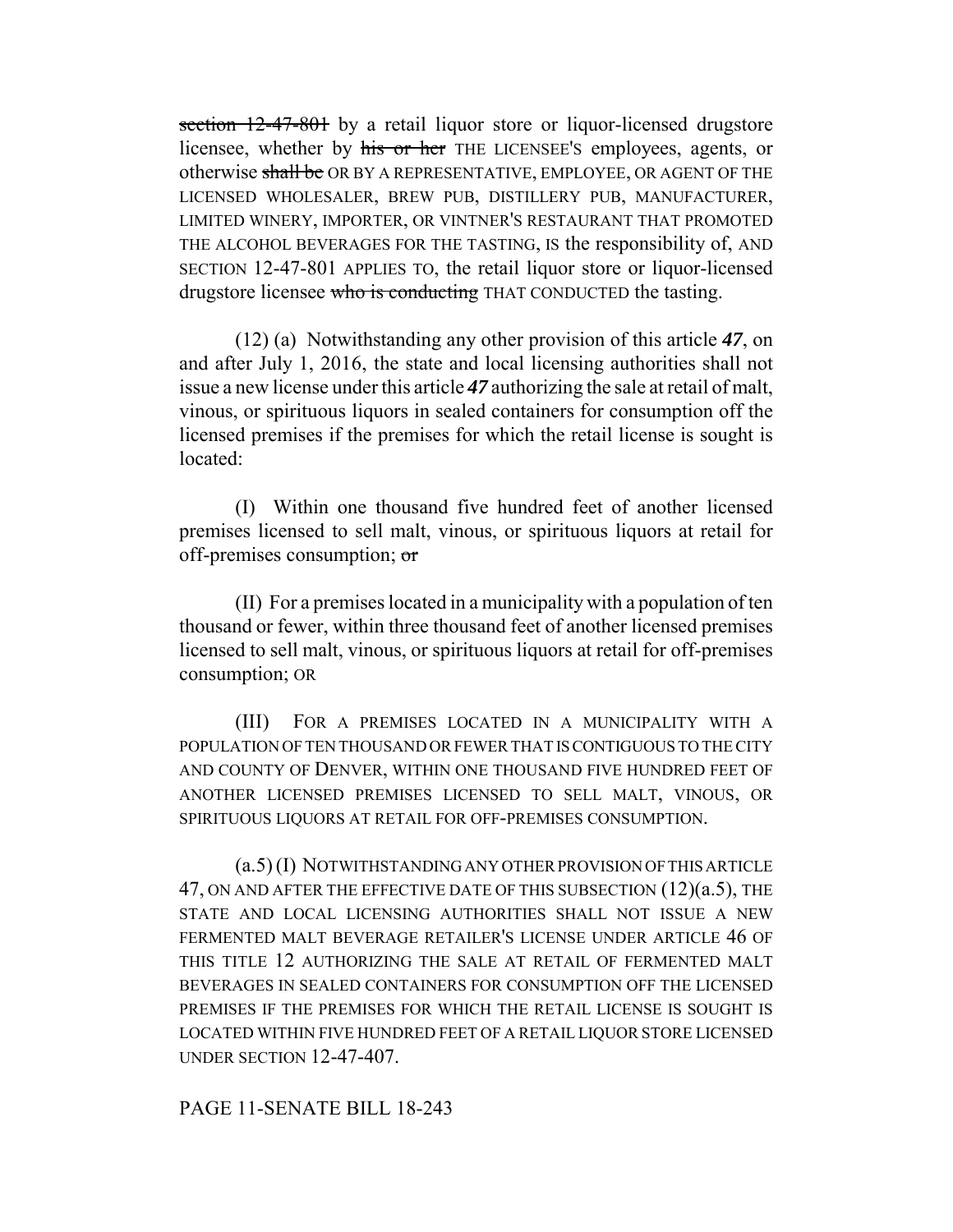(II) THIS SUBSECTION (12)(a.5) DOES NOT APPLY TO A PERSON THAT OWNS OR LEASES A PROPOSED FERMENTED MALT BEVERAGE RETAILER LICENSED PREMISES AND, AS OF JANUARY 1, 2019, HAS APPLIED FOR OR RECEIVED FROM THE MUNICIPALITY, CITY AND COUNTY, OR COUNTY IN WHICH THE PREMISES ARE LOCATED:

(A) A BUILDING PERMIT FOR THE STRUCTURE TO BE USED FOR THE FERMENTED MALT BEVERAGE RETAILER LICENSED PREMISES, WHICH PERMIT IS CURRENTLY ACTIVE AND WILL NOT EXPIRE BEFORE THE COMPLETION OF THE LIQUOR LICENSING PROCESS; OR

(B) A CERTIFICATE OF OCCUPANCY FOR THE STRUCTURE TO BE USED FOR THE FERMENTED MALT BEVERAGE RETAILER LICENSED PREMISES.

(b) For purposes of this subsection  $(12)$  SUBSECTION  $(12)(a)$  OF THIS SECTION, a license under this article ARTICLE 47 authorizing the sale at retail of malt, vinous, or spirituous liquors in sealed containers for consumption off the licensed premises includes a license under this article ARTICLE 47 authorizing the sale of malt and vinous liquors in sealed containers not to be consumed at the place where the malt and vinous liquors are sold.

(c) For purposes of determining whether the distance requirements specified in paragraph (a) of this subsection  $(12)$  SUBSECTIONS  $(12)(a)$  AND (12)(a.5) OF THIS SECTION are satisfied, the distance shall be determined by a radius measurement that begins at the principal doorway of the premises for which the application is made and ends at the principal doorway of the other retail licensed premises.

**SECTION 6.** In Colorado Revised Statutes, 12-47-308, **amend**  $(1)(a)$ ,  $(3)(a)$ , and  $(5)$  as follows:

**12-47-308. Unlawful financial assistance.** (1) (a) (I) It is unlawful for any person licensed pursuant to this article ARTICLE 47 or article 46 of this title TITLE 12 as a manufacturer, limited winery, licensee, wholesaler, or importer, or any person, partnership, association, organization, or corporation interested financially in or with any of said licensees, to furnish, supply, or loan, in any manner, directly or indirectly, to any person licensed to sell at retail pursuant to this article ARTICLE 47 or article 46 or 48 of this title TITLE  $12$ :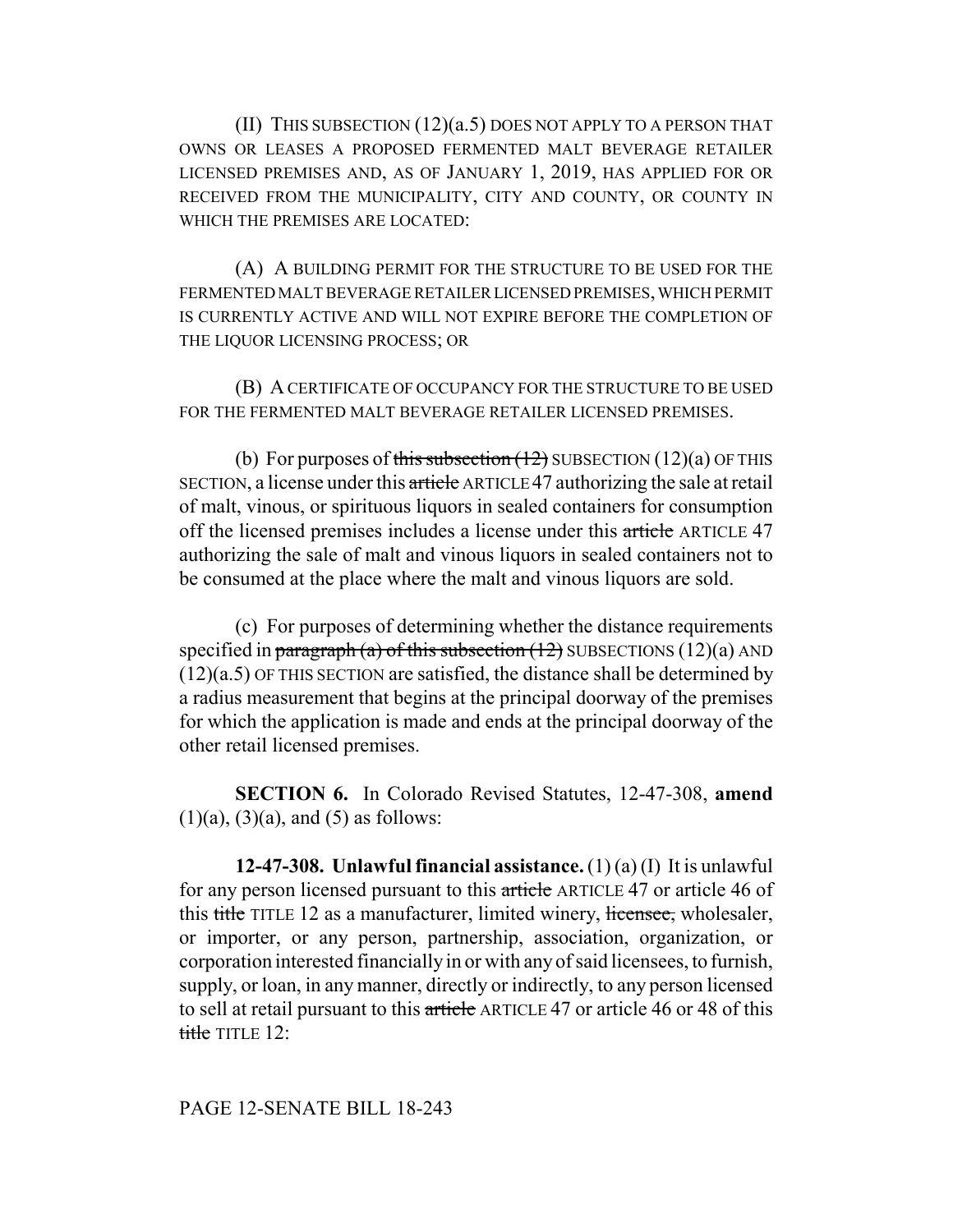(A) Any financial assistance, including the extension of credit for more than thirty days, as specified in section 12-47-202 (2)(b) or in rules of the state licensing authority; or

(B) Any equipment, fixtures, chattels, or furnishings used in the storing, handling, serving, or dispensing of food or alcohol beverages within the premises or for making any structural alterations or improvements in or on the building in which such THE premises are IS located.

(II) This section shall SUBSECTION  $(1)$  DOES not:

(A) Apply to signs or displays within such THE LICENSED premises; OR

(B) PREVENT A REPRESENTATIVE, EMPLOYEE, OR AGENT OF A PERSON LICENSED UNDER THIS ARTICLE 47 OR ARTICLE 46 OF THIS TITLE 12 AS A MANUFACTURER, LIMITED WINERY, WHOLESALER, OR IMPORTER FROM POURING OR SERVING THE LICENSEE'S ALCOHOL BEVERAGE PRODUCTS AS PART OF A TASTING BEING CONDUCTED ON THE LICENSED PREMISES OF A PERSON LICENSED UNDER THIS ARTICLE 47 TO SELL ALCOHOL BEVERAGES AT RETAIL FOR OFF-PREMISES CONSUMPTION, AND POURING OR SERVING THE LICENSEE'S ALCOHOL BEVERAGES DOES NOT CONSTITUTE LABOR PROVIDED BY A PERSON LICENSED UNDER THIS ARTICLE 47 OR ARTICLE 46 OF THIS TITLE 12 AS A MANUFACTURER, LIMITED WINERY, WHOLESALER, OR IMPORTER TO A PERSON LICENSED UNDER THIS ARTICLE 47 TO SELL ALCOHOL BEVERAGES AT RETAIL.

(3) (a) (I) It is unlawful for any person licensed to sell at retail pursuant to this article ARTICLE 47 or article 46 of this title TITLE 12 to receive and obtain from the persons or parties described and referred to in subsection  $(1)(a)$  of this section, directly or indirectly, any financial assistance or any equipment, fixtures, chattels, or furnishings used in the storing, handling, serving, or dispensing of food or alcohol beverages within the premises or from making any structural alterations or improvements in or on the building on which such THE premises are IS located.

(II) This subsection  $(3)$  shall DOES not:

PAGE 13-SENATE BILL 18-243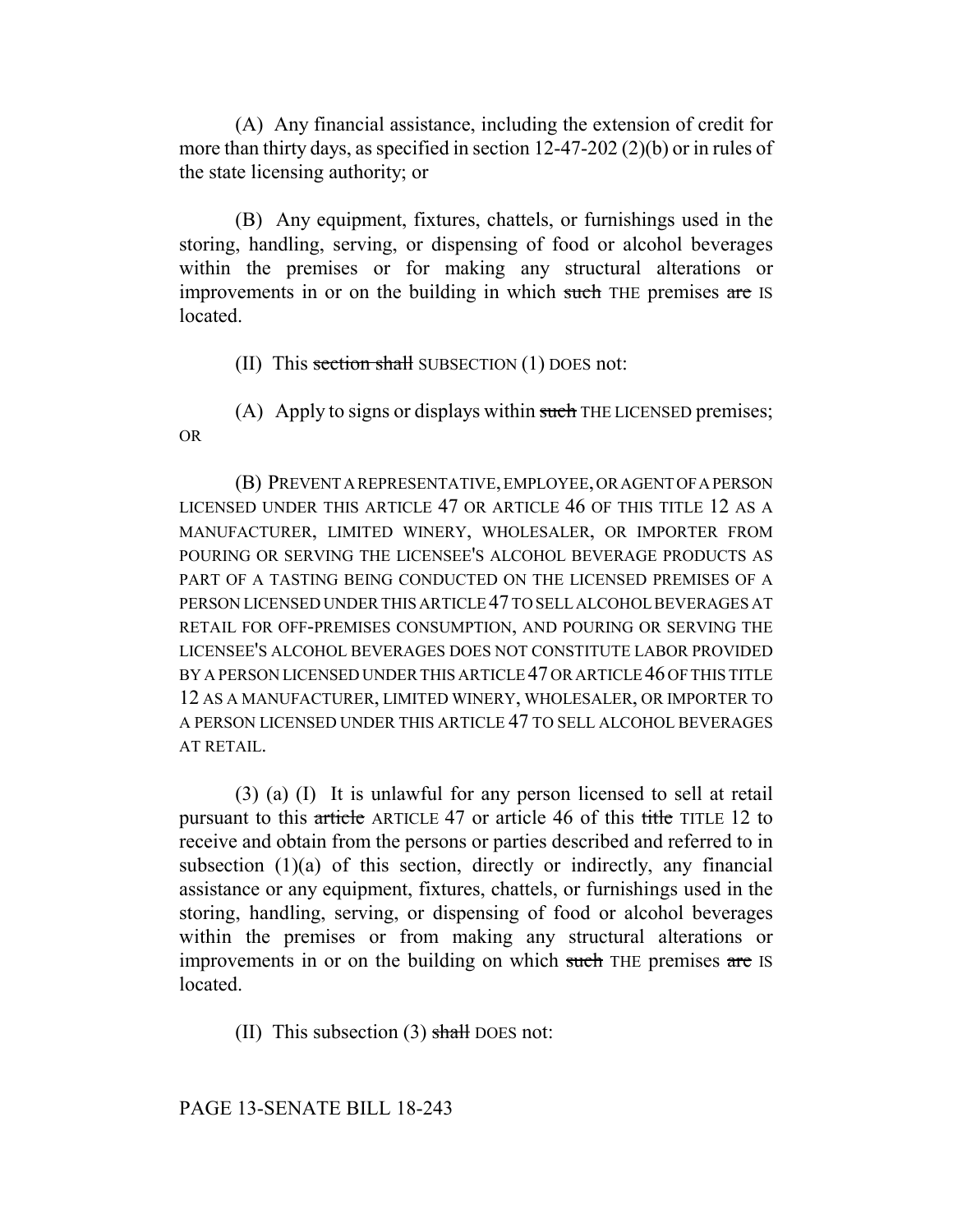(A) Apply to signs or displays within such THE premises or to advertising materials that are intended primarily to advertise the product of the wholesaler or manufacturer and that have only negligible value in themselves or to the inspection and servicing of malt or vinous liquor-dispensing equipment to the extent necessary for the maintenance of reasonable standards of purity, cleanliness, and health; OR

(B) PREVENT A REPRESENTATIVE, EMPLOYEE, OR AGENT OF A LICENSEE DESCRIBED AND REFERRED TO IN SUBSECTION  $(1)(a)$  OF THIS SECTION FROM POURING OR SERVING THE LICENSEE'S ALCOHOL BEVERAGE PRODUCTS AS PART OF A TASTING BEING CONDUCTED ON THE LICENSED PREMISES OF THE PERSON LICENSED UNDER THIS ARTICLE 47 TO SELL ALCOHOL BEVERAGES AT RETAIL FOR OFF-PREMISES CONSUMPTION, AND POURING OR SERVING THE LICENSEE'S ALCOHOL BEVERAGES DOES NOT CONSTITUTE LABOR PROVIDED BY A LICENSEE DESCRIBED IN SUBSECTION (1)(a) OF THIS SECTION TO A PERSON LICENSED UNDER THIS ARTICLE 47 TO SELL ALCOHOL BEVERAGES AT RETAIL.

(5) (a) It is unlawful for any owner, part owner, shareholder, stockholder, or person interested, directly or indirectly, in any retail business or establishment of a person licensed to sell at retail pursuant to the provisions of this article ARTICLE 47 or article 46 or 48 of this title TITLE 12 to enter into any agreement with any person or party or to receive, possess, or accept any money, fixtures, supplies, or things of value from any person or party, whereby a person licensed to sell at retail pursuant to this article ARTICLE 47 or article 46 or 48 of this title TITLE 12 may be influenced or caused, directly or indirectly, to buy, sell, dispense, or handle the product of any manufacturer of alcohol beverages.

- (b) This subsection  $(5)$  shall DOES not:
- (I) Apply to displays within such THE premises; OR

(II) PREVENT A REPRESENTATIVE, EMPLOYEE, OR AGENT OF A PERSON LICENSED UNDER THIS ARTICLE 47 OR ARTICLE 46 OF THIS TITLE 12 AS A MANUFACTURER, LIMITED WINERY, WHOLESALER, OR IMPORTER FROM POURING OR SERVING THE LICENSEE'S ALCOHOL BEVERAGE PRODUCTS AS PART OF A TASTING BEING CONDUCTED ON THE LICENSED PREMISES OF A PERSON LICENSED UNDER THIS ARTICLE 47 TO SELL ALCOHOL BEVERAGES AT RETAIL FOR OFF-PREMISES CONSUMPTION, AND POURING OR SERVING THE

# PAGE 14-SENATE BILL 18-243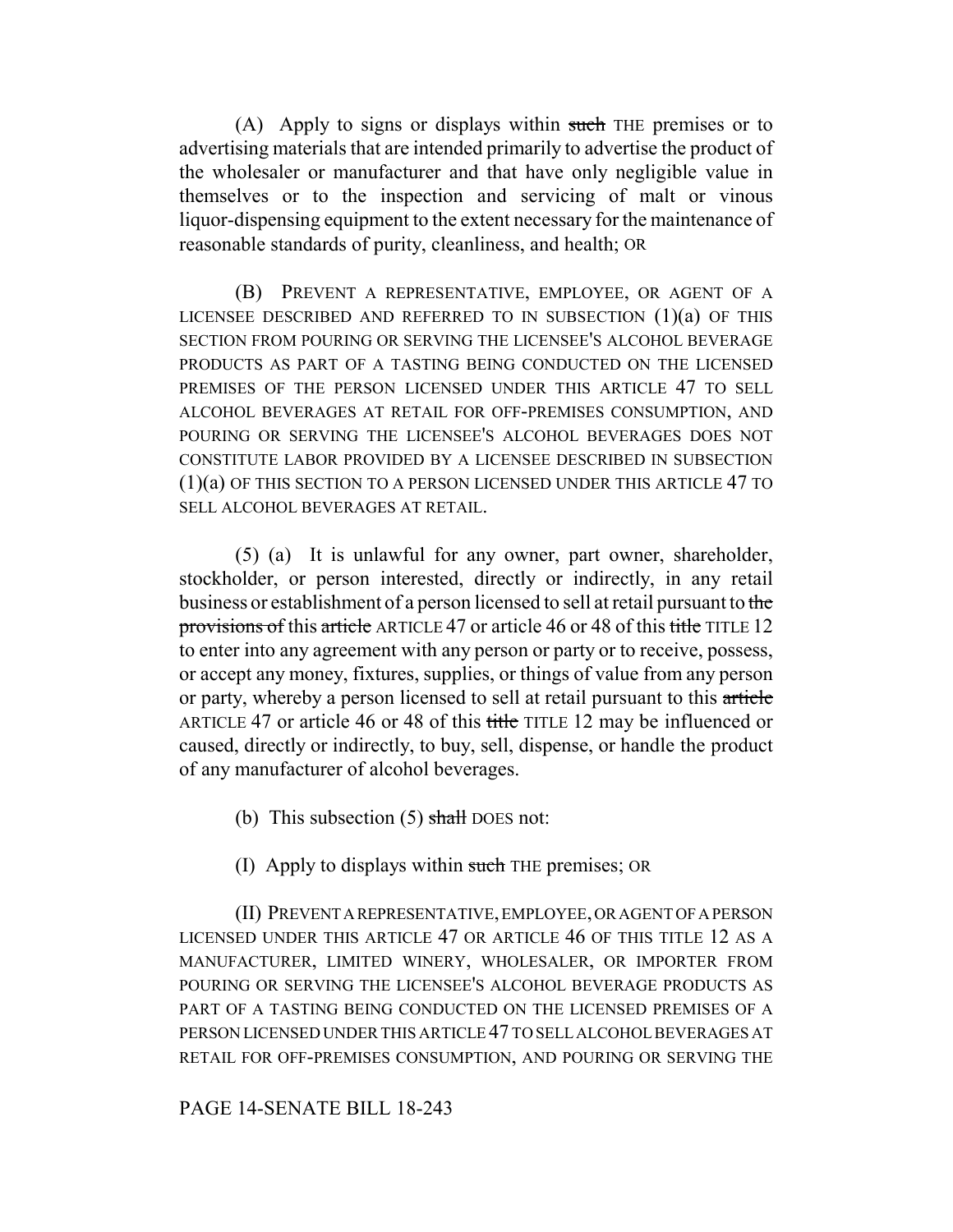LICENSEE'S ALCOHOL BEVERAGES DOES NOT CONSTITUTE LABOR PROVIDED BY A PERSON LICENSED UNDER THIS ARTICLE 47 OR ARTICLE 46 OF THIS TITLE 12 AS A MANUFACTURER, LIMITED WINERY, WHOLESALER, OR IMPORTER TO A PERSON LICENSED UNDER THIS ARTICLE 47 TO SELL ALCOHOL BEVERAGES AT RETAIL.

**SECTION 7.** In Colorado Revised Statutes, 12-47-313, **amend** (1) introductory portion; and **add** (1)(e) as follows:

**12-47-313. Restrictions for applications for new license - repeal.** (1) No AN application for the issuance of any license specified in section 12-47-309 (1) or 12-46-107 (1) shall NOT be received or acted upon:

(e) (I) IF THE BUILDING IN WHICH THE FERMENTED MALT BEVERAGES ARE TO BE SOLD PURSUANT TO A LICENSE UNDER SECTION  $12-46-107(1)(a)$ IS LOCATED WITHIN FIVE HUNDRED FEET OF ANY PUBLIC OR PAROCHIAL SCHOOL OR THE PRINCIPAL CAMPUS OF ANY COLLEGE, UNIVERSITY, OR SEMINARY; EXCEPT THAT THIS SUBSECTION  $(1)(e)(I)$  DOES NOT APPLY TO:

(A) LICENSED PREMISES LOCATED OR TO BE LOCATED ON LAND OWNED BY A MUNICIPALITY;

(B) AN EXISTING LICENSED PREMISES ON LAND OWNED BY THE STATE;

(C) A FERMENTED MALT BEVERAGE RETAILER THAT HELD A VALID LICENSE AND WAS ACTIVELY DOING BUSINESS BEFORE THE PRINCIPAL CAMPUS WAS CONSTRUCTED;

(D) A CLUB LOCATED WITHIN THE PRINCIPAL CAMPUS OF ANY COLLEGE, UNIVERSITY, OR SEMINARY THAT LIMITS ITS MEMBERSHIP TO THE FACULTY OR STAFF OF THE INSTITUTION; OR

(E) A CAMPUS LIQUOR COMPLEX.

(II) THE DISTANCES REFERRED TO IN SUBSECTION  $(1)(e)(I)$  OF THIS SECTION ARE TO BE COMPUTED BY DIRECT MEASUREMENT FROM THE NEAREST PROPERTY LINE OF THE LAND USED FOR SCHOOL PURPOSES TO THE NEAREST PORTION OF THE BUILDING IN WHICH FERMENTED MALT BEVERAGES ARE TO BE SOLD, USING A ROUTE OF DIRECT PEDESTRIAN ACCESS.

PAGE 15-SENATE BILL 18-243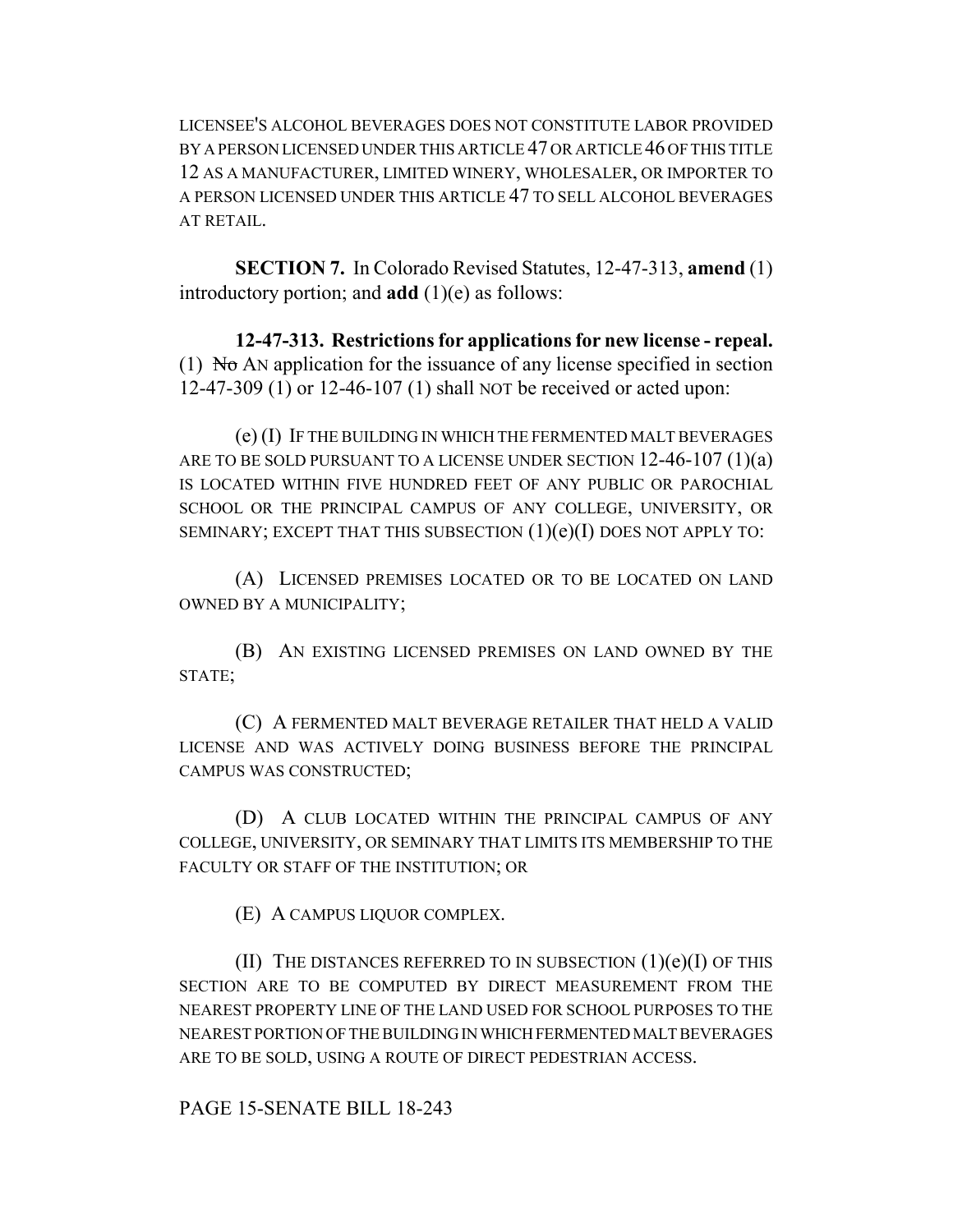(III) THE LOCAL LICENSING AUTHORITY OF ANY CITY AND COUNTY, BY RULE OR REGULATION, THE GOVERNING BODY OF ANY OTHER MUNICIPALITY, BY ORDINANCE, OR THE GOVERNING BODY OF ANY OTHER COUNTY, BY RESOLUTION, MAY:

(A) ELIMINATE OR MODIFY THE DISTANCE RESTRICTIONS IMPOSED BY THIS SUBSECTION  $(1)(e)$ ; OR

(B) ELIMINATE ONE OR MORE TYPES OF SCHOOLS OR CAMPUSES FROM THE APPLICATION OF ANY DISTANCE RESTRICTION ESTABLISHED BY OR PURSUANT TO THIS SUBSECTION  $(1)(e)$ .

(IV) IN ADDITION TO THE REQUIREMENTS OF SECTION 12-47-312 (2), THE LOCAL LICENSING AUTHORITY SHALL CONSIDER THE EVIDENCE AND MAKE A SPECIFIC FINDING OF FACT AS TO WHETHER THE BUILDING IN WHICH THE FERMENTED MALT BEVERAGES ARE TO BE SOLD IS LOCATED WITHIN ANY DISTANCE RESTRICTION ESTABLISHED BY OR PURSUANT TO THIS SUBSECTION (1)(e). THE FINDING IS SUBJECT TO JUDICIAL REVIEW PURSUANT TO SECTION 12-47-802.

(V) THIS SUBSECTION  $(1)(e)$  APPLIES TO:

(A) APPLICATIONS FOR NEW FERMENTED MALT BEVERAGE RETAILER'S LICENSES UNDER SECTION 12-46-107 (1)(a) SUBMITTED ON OR AFTER THE EFFECTIVE DATE OF THIS SUBSECTION  $(1)(e)$ ; AND

(B) APPLICATIONS SUBMITTED ON OR AFTER THE EFFECTIVE DATE OF THIS SUBSECTION (1)(e) UNDER SECTION 12-47-301(9) BY FERMENTED MALT BEVERAGE RETAILERS LICENSED UNDER SECTION 12-46-107 (1)(a) TO CHANGE THE PERMANENT LOCATION OF THE FERMENTED MALT BEVERAGE RETAILER'S LICENSED PREMISES.

**SECTION 8.** In Colorado Revised Statutes, 12-47-407, **amend**  $(1)(a)(II), (2), and (3)$  as follows:

**12-47-407. Retail liquor store license - rules.** (1) (a) (II) On and after July 1, 2016, the state and local licensing authorities shall not issue a new retail liquor store license if the premises for which the retail liquor store license is sought is located:

PAGE 16-SENATE BILL 18-243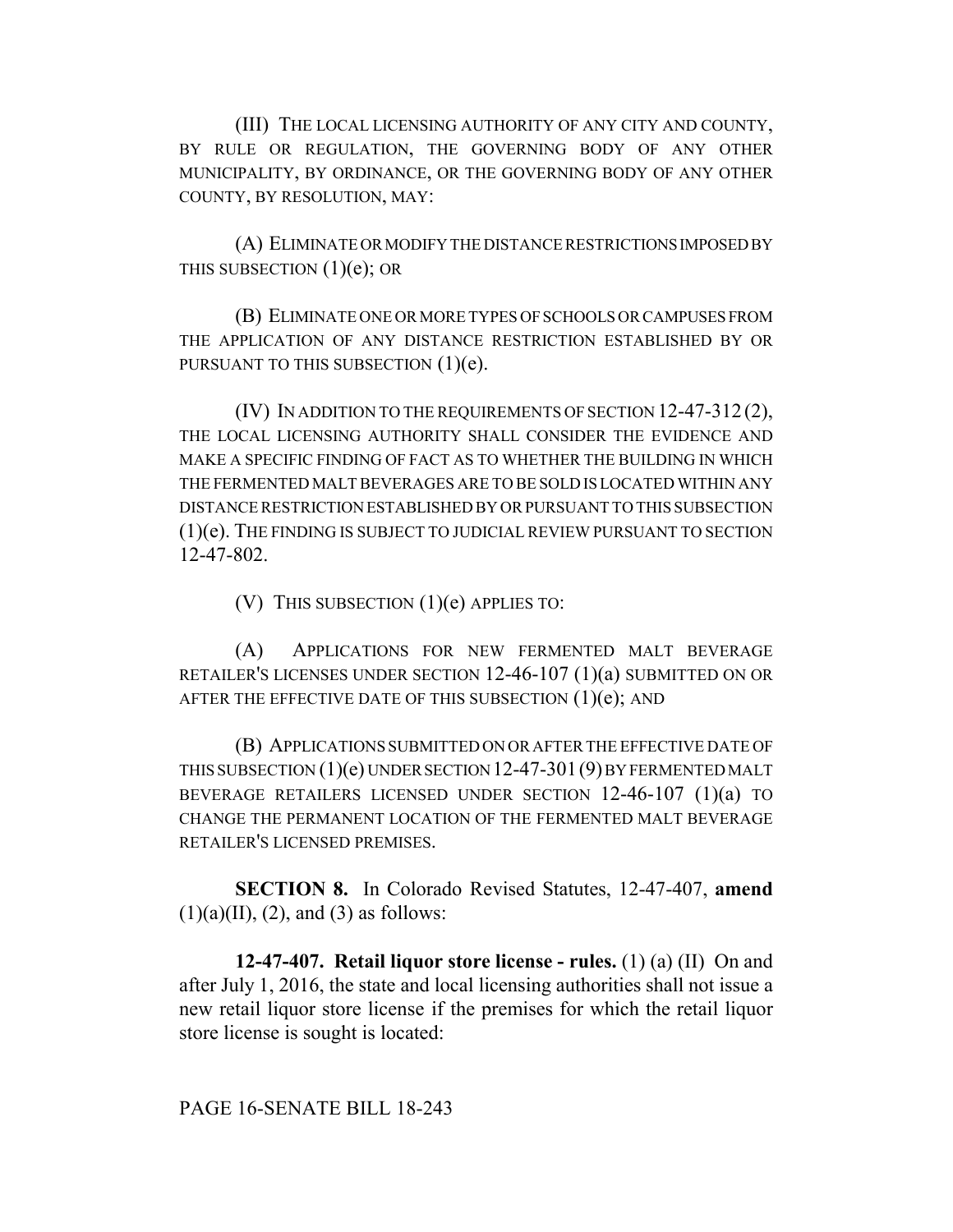(A) Within one thousand five hundred feet of another retail liquor store licensed under this section or a liquor-licensed drugstore licensed under section  $12-47-408$ ; or

(B) For a premises located in a municipality with a population of ten thousand or fewer, within three thousand feet of another retail liquor store licensed under this section or a liquor-licensed drugstore licensed under section 12-47-408; OR

(C) FOR A PREMISES LOCATED IN A MUNICIPALITY WITH A POPULATION OF TEN THOUSAND OR FEWER THAT IS CONTIGUOUS TO THE CITY AND COUNTY OF DENVER, WITHIN ONE THOUSAND FIVE HUNDRED FEET OF ANOTHER RETAIL LIQUOR STORE LICENSED UNDER THIS SECTION OR A LIQUOR-LICENSED DRUGSTORE LICENSED UNDER SECTION 12-47-408.

(2) (a) Every A person selling LICENSED UNDER THIS SECTION TO SELL malt, vinous, and spirituous liquors in a retail liquor store:

(I) Shall purchase such THE malt, vinous, and spirituous liquors only from a wholesaler licensed pursuant to this article. ARTICLE 47; AND

(II) (A) SHALL NOT SELL MALT, VINOUS, OR SPIRITUOUS LIQUORS TO CONSUMERS AT A PRICE THAT IS BELOW THE RETAIL LIQUOR STORE'S COST, AS LISTED ON THE INVOICE, TO PURCHASE THE MALT, VINOUS, OR SPIRITUOUS LIQUORS, UNLESS THE SALE IS OF DISCONTINUED OR CLOSE-OUT MALT, VINOUS, OR SPIRITUOUS LIQUORS.

(B) THIS SUBSECTION (2)(a)(II) DOES NOT PROHIBIT A RETAIL LIQUOR STORE FROM OPERATING A BONA FIDE LOYALTY OR REWARDS PROGRAM FOR MALT, VINOUS, OR SPIRITUOUS LIQUORS SO LONG AS THE PRICE FOR THE PRODUCT IS NOT BELOW THE RETAIL LIQUOR STORE'S COSTS AS LISTED ON THE INVOICE. THE STATE LICENSING AUTHORITY MAY ADOPT RULES TO IMPLEMENT THIS SUBSECTION  $(2)(a)(II)$ .

(b) A PERSON LICENSED UNDER THIS SECTION THAT OBTAINS ADDITIONAL RETAIL LIQUOR STORE LICENSES IN ACCORDANCE WITH SUBSECTION (4)(b)(III) OF THIS SECTION MAY OPERATE UNDER A SINGLE OR CONSOLIDATED CORPORATE ENTITY BUT SHALL NOT COMMINGLE PURCHASES OF OR CREDIT EXTENSIONS FOR PURCHASES OF MALT, VINOUS, OR SPIRITUOUS LIQUORS FROM A WHOLESALER LICENSED UNDER THIS ARTICLE 47 FOR MORE

PAGE 17-SENATE BILL 18-243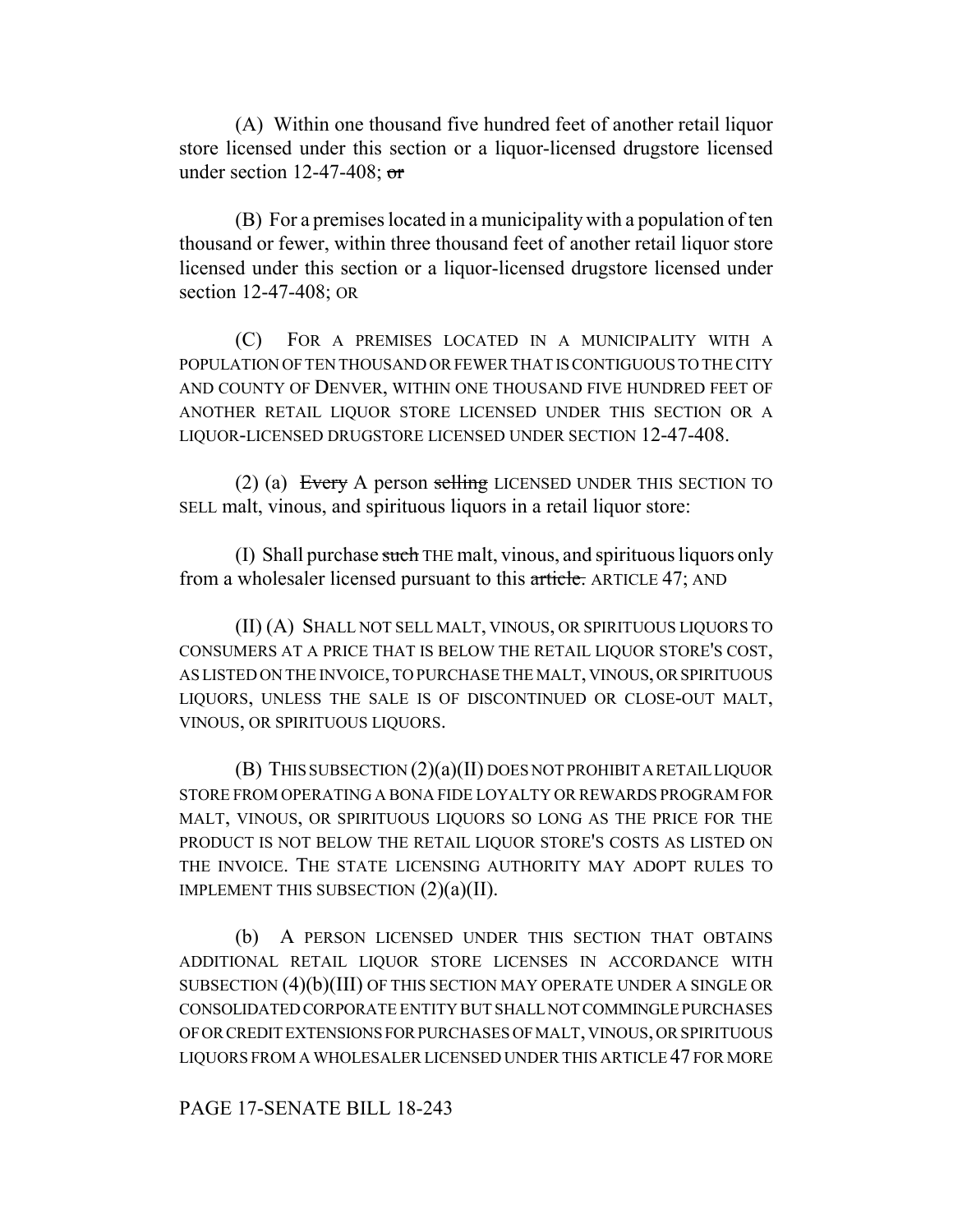THAN ONE LICENSED PREMISES. A WHOLESALER LICENSED UNDER THIS ARTICLE 47 SHALL NOT BASE THE PRICE FOR THE MALT, VINOUS, OR SPIRITUOUS LIQUORS IT SELLS TO A RETAIL LIQUOR STORE LICENSED UNDER THIS SECTION ON THE TOTAL VOLUME OF MALT, VINOUS, OR SPIRITUOUS LIQUORS THAT THE LICENSEE PURCHASES FOR MULTIPLE LICENSED PREMISES.

(3) (a) A person licensed to sell at retail who complies with this subsection (3) and rules promulgated pursuant thereto TO THIS SUBSECTION (3) may deliver malt, vinous, and spirituous liquors to a person of legal age if: such

(I) THE person RECEIVING THE DELIVERY OF MALT, VINOUS, OR SPIRITUOUS LIQUORS is LOCATED at a place that is not licensed pursuant to this section;

(II) THE DELIVERY IS MADE BY AN EMPLOYEE OF THE LICENSED RETAIL LIQUOR STORE WHO IS AT LEAST TWENTY-ONE YEARS OF AGE AND WHO IS USING A VEHICLE OWNED OR LEASED BY THE LICENSEE TO MAKE THE DELIVERY;

(III) THE PERSON MAKING THE DELIVERY VERIFIES, IN ACCORDANCE WITH SECTION 12-47-901 (10), THAT THE PERSON RECEIVING THE DELIVERY OF MALT, VINOUS, OR SPIRITUOUS LIQUORS IS AT LEAST TWENTY-ONE YEARS OF AGE; AND

(IV) THE RETAIL LIQUOR STORE DERIVES NO MORE THAN FIFTY PERCENT OF ITS GROSS ANNUAL REVENUES FROM TOTAL SALES OF MALT, VINOUS, AND SPIRITUOUS LIQUORS FROM THE SALE OF MALT, VINOUS, AND SPIRITUOUS LIQUORS THAT THE RETAIL LIQUOR STORE DELIVERS.

(b) The state licensing authority shall promulgate rules as  $\alpha$ re necessary for the proper delivery of malt, vinous, and spirituous liquors and shall have the authority IS AUTHORIZED to issue a permit to any person who is licensed UNDER THIS SECTION to sell at retail and delivers such THE liquors pursuant to this subsection (3). Such permits shall be A PERMIT ISSUED UNDER THIS SUBSECTION (3) IS subject to the same suspension and revocation provisions as are set forth in section 12-47-601 for other licenses granted pursuant to this article ARTICLE 47.

**SECTION 9.** In Colorado Revised Statutes, 12-47-408, **amend**

# PAGE 18-SENATE BILL 18-243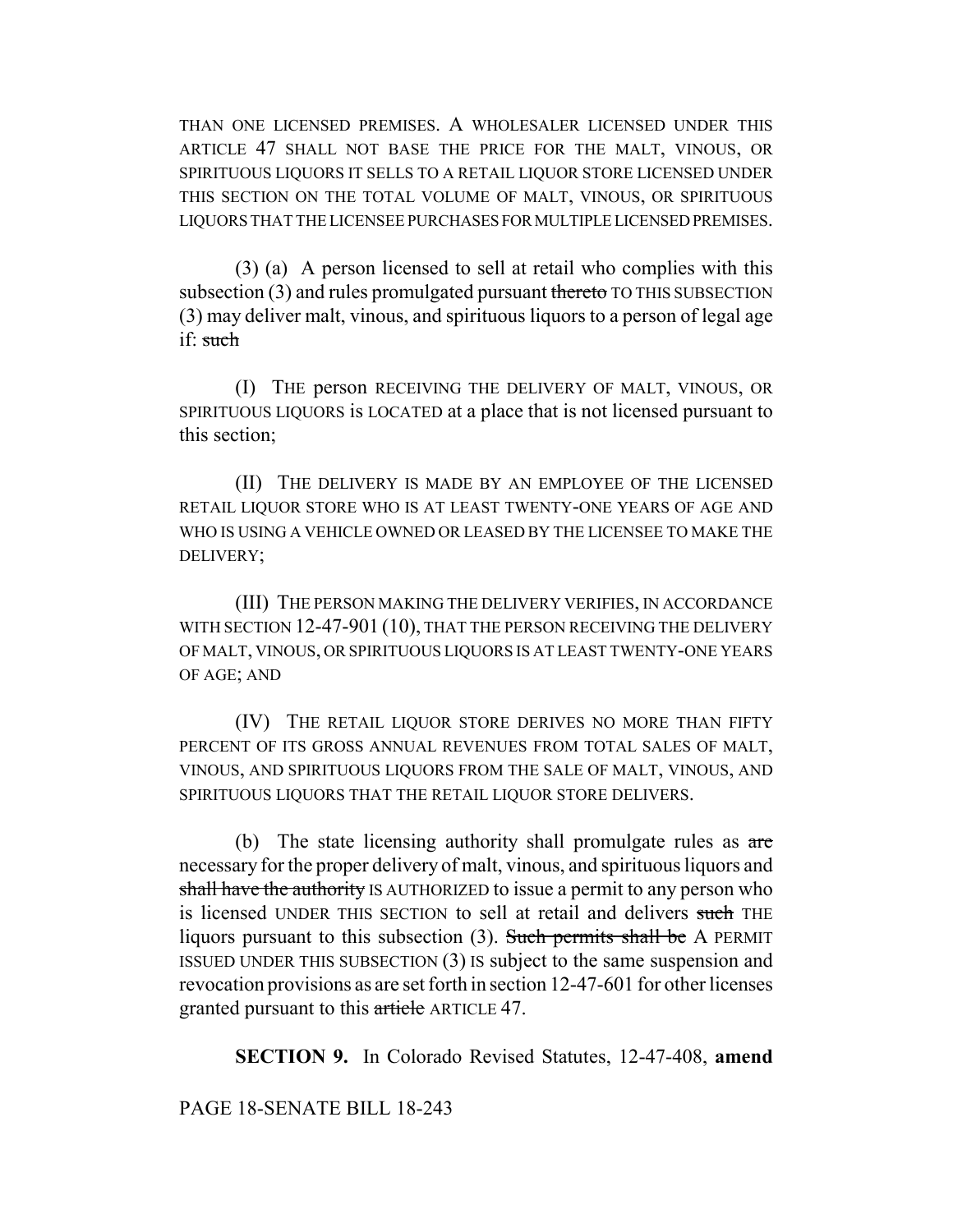$(1)(a)(I), (1)(b)(IV)$  introductory portion,  $(1)(b)(IV)(B), (2)(a)(II),$  $(2)(a)(III)$ ,  $(3)$ , and  $(4)(b)(IV)$  introductory portion; and **add**  $(4)(b)(V)$ ,  $(4)(c)$ , and  $(8)$  as follows:

**12-47-408. Liquor-licensed drugstore license - multiple licenses permitted - requirements - rules.** (1) (a) (I) A liquor-licensed drugstore license shall be issued to persons selling malt, vinous, and spirituous liquors in sealed containers not to be consumed at the place where sold. On and after July 1, 2016, except as permitted under paragraph (b) of this subsection  $(1)$  SUBSECTION  $(1)(b)$  OF THIS SECTION, the state and local licensing authorities shall not issue a new liquor-licensed drugstore license if the licensed premises for which a liquor-licensed drugstore license is sought is located:

(A) Within one thousand five hundred feet of a retail liquor store licensed under section 12-47-407; or

(B) For a drugstore premises located in a municipality with a population of ten thousand or fewer, within three thousand feet of a retail liquor store licensed under section 12-47-407; OR

(C) FOR A DRUGSTORE PREMISES LOCATED IN A MUNICIPALITY WITH A POPULATION OF TEN THOUSAND OR FEWER THAT IS CONTIGUOUS TO THE CITY AND COUNTY OF DENVER, WITHIN ONE THOUSAND FIVE HUNDRED FEET OF A RETAIL LIQUOR STORE LICENSED UNDER SECTION 12-47-407.

(b) (IV) In addition to any other requirements for licensure under this section or article ARTICLE 47, a person applying for a new liquor-licensed drugstore license in accordance with this paragraph (b) SUBSECTION (1)(b) on or after January 1, 2017, or to renew a liquor-licensed drugstore license issued on or after January 1, 2017, under this paragraph  $\left(\frac{b}{b}\right)$  SUBSECTION  $(1)(b)$  must:

(B) Be MAKE AND KEEP ITS PREMISES open to the public.

(2) (a) A person licensed under this section to sell malt, vinous, and spirituous liquors as provided in this section shall:

(II) (A) Not sell malt, vinous, or spirituous liquors to consumers at a price that is below the liquor-licensed drugstore's cost, AS LISTED ON THE

### PAGE 19-SENATE BILL 18-243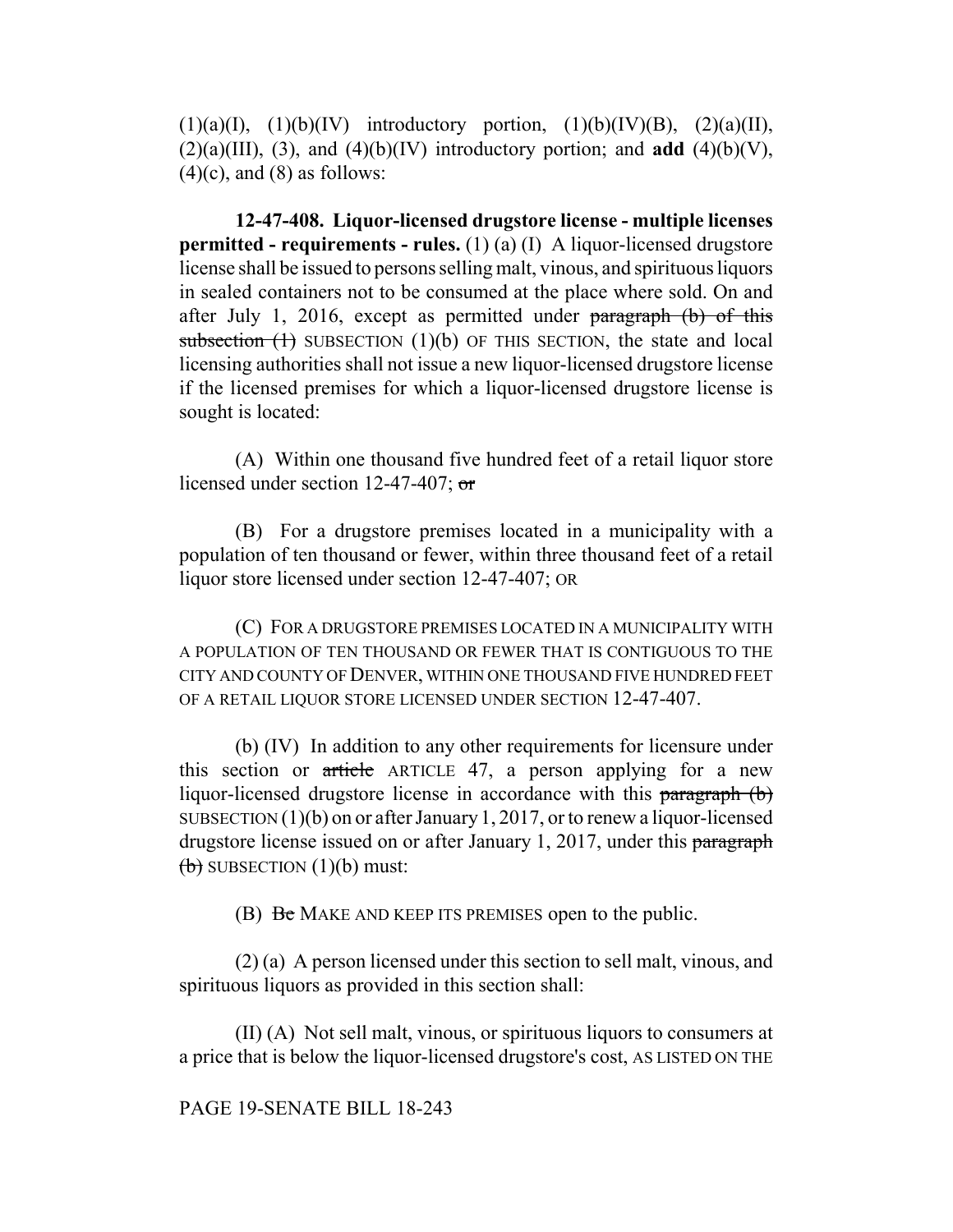INVOICE, to purchase the malt, vinous, or spirituous liquors, UNLESS THE SALE IS OF DISCONTINUED OR CLOSE-OUT MALT, VINOUS, OR SPIRITUOUS LIQUORS.

(B) THIS SUBSECTION (2)(a)(II) DOES NOT PROHIBIT A LIQUOR-LICENSED DRUGSTORE FROM OPERATING A BONA FIDE LOYALTY OR REWARDS PROGRAM FOR MALT, VINOUS, OR SPIRITUOUS LIQUORS SO LONG AS THE PRICE FOR THE PRODUCT IS NOT BELOW THE LIQUOR-LICENSED DRUGSTORE'S COSTS AS LISTED ON THE INVOICE. THE STATE LICENSING AUTHORITY MAY ADOPT RULES TO IMPLEMENT THIS SUBSECTION  $(2)(a)(II)$ .

(III) Not allow consumers to purchase malt, vinous, or spirituous liquors at a self-checkout or other mechanism that allows the consumer to complete the alcohol beverage purchase without assistance from and completion of the ENTIRE transaction by an employee of the liquor-licensed drugstore;

(3) (a) A liquor-licensed drugstore licensee who complies with this subsection (3) and rules promulgated pursuant thereto TO THIS SUBSECTION (3) may deliver malt, vinous, and spirituous liquors to a person of legal age if: such

(I) THE person RECEIVING THE DELIVERY OF MALT, VINOUS, OR SPIRITUOUS LIQUORS is LOCATED at a place that is not licensed pursuant to this section;

(II) THE DELIVERY IS MADE BY AN EMPLOYEE OF THE LIQUOR-LICENSED DRUGSTORE WHO IS AT LEAST TWENTY-ONE YEARS OF AGE AND WHO IS USING A VEHICLE OWNED OR LEASED BY THE LICENSEE TO MAKE THE DELIVERY;

(III) THE PERSON MAKING THE DELIVERY VERIFIES, IN ACCORDANCE WITH SECTION 12-47-901 (10), THAT THE PERSON RECEIVING THE DELIVERY OF MALT, VINOUS, OR SPIRITUOUS LIQUORS IS AT LEAST TWENTY-ONE YEARS OF AGE; AND

(IV) THE LIQUOR-LICENSED DRUGSTORE DERIVES NO MORE THAN FIFTY PERCENT OF ITS GROSS ANNUAL REVENUES FROM TOTAL SALES OF MALT, VINOUS, AND SPIRITUOUS LIQUORS FROM THE SALE OF MALT, VINOUS, AND SPIRITUOUS LIQUORS THAT THE LIQUOR-LICENSED DRUGSTORE

#### PAGE 20-SENATE BILL 18-243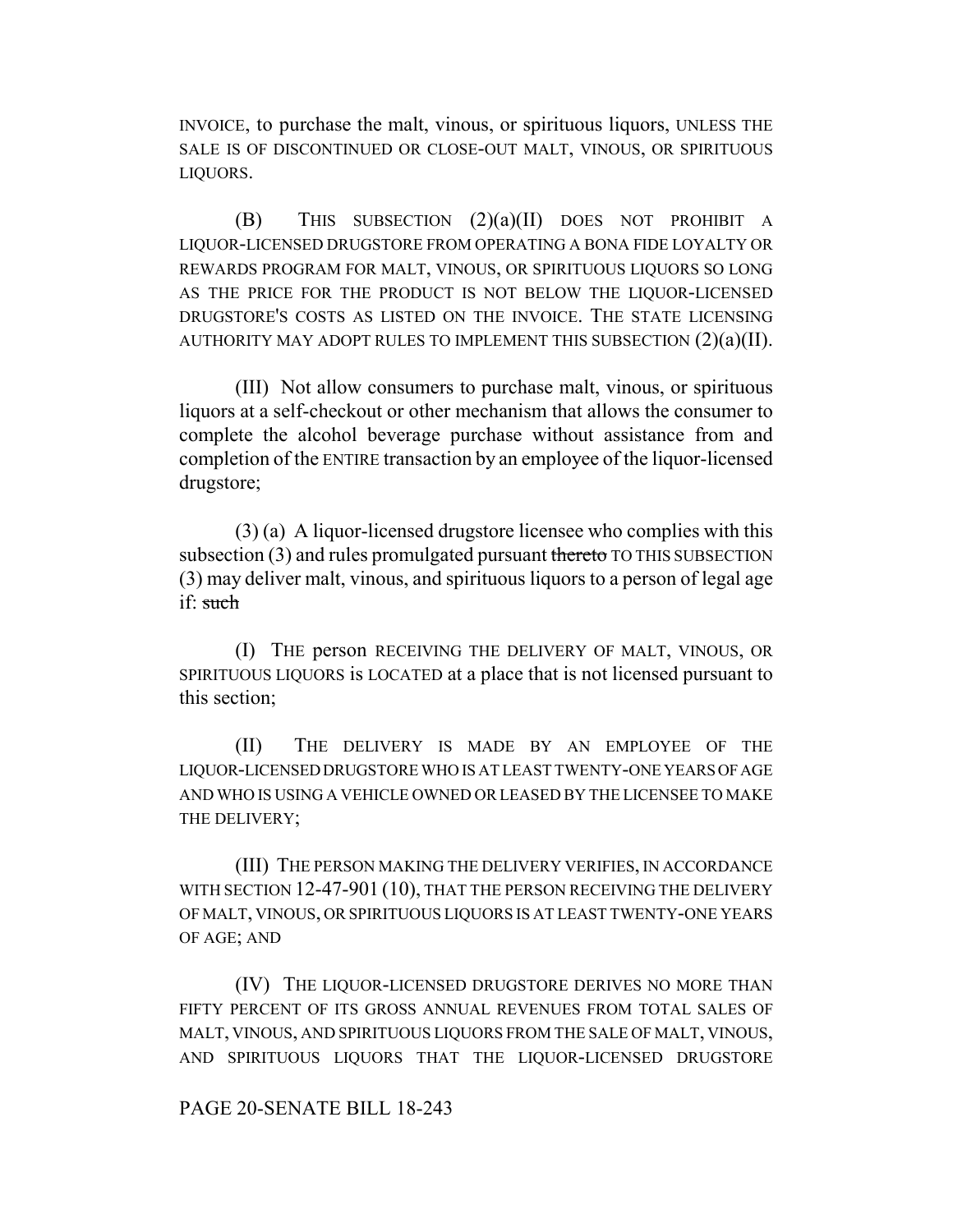DELIVERS.

(b) The state licensing authority shall promulgate rules as are necessary for the proper delivery of malt, vinous, and spirituous liquors and shall have the authority IS AUTHORIZED to issue a permit to any liquor-licensed drugstore licensee that will allow such THE licensee to deliver such THE liquors pursuant to such THE rules and this subsection (3). Such permits shall be A PERMIT ISSUED UNDER THIS SUBSECTION (3) IS subject to the same suspension and revocation provisions as are set forth in sections 12-47-306 and 12-47-601 for other licenses granted pursuant to this article ARTICLE 47

(4) (b) An owner, part owner, shareholder, or person interested directly or indirectly in a liquor-licensed drugstore may have an interest in:

(IV) For a liquor-licensed drugstore licensed on or before January 1, 2016, OR A LIQUOR-LICENSED DRUGSTORE LICENSEE THAT WAS LICENSED AS A LIQUOR-LICENSED DRUGSTORE ON FEBRUARY 21, 2016, THAT CONVERTED ITS LICENSE TO A RETAIL LIQUOR STORE LICENSE AFTER FEBRUARY 21, 2016, AND THAT APPLIED ON OR BEFORE MAY 1, 2017, TO CONVERT ITS RETAIL LIQUOR STORE LICENSE BACK TO A LIQUOR-LICENSED DRUGSTORE LICENSE, additional liquor-licensed drugstore licenses as follows, but only if obtained in accordance with paragraph (b) of subsection  $(1)$  SUBSECTION  $(1)(b)$  of this section:

(V) FOR A LIQUOR-LICENSED DRUGSTORE THAT SUBMITTED AN APPLICATION FOR A NEW LIQUOR-LICENSED DRUGSTORE LICENSE BEFORE OCTOBER 1, 2016, ADDITIONAL LIQUOR-LICENSED DRUGSTORE LICENSES AS FOLLOWS, BUT ONLY IF OBTAINED IN ACCORDANCE WITH SUBSECTION  $(1)(b)$ OF THIS SECTION:

(A) ON OR AFTER JANUARY 1, 2019, AND BEFORE JANUARY 1, 2022, FOUR ADDITIONAL LIQUOR-LICENSED DRUGSTORE LICENSES, FOR A MAXIMUM OF FIVE TOTAL LIQUOR-LICENSED DRUGSTORE LICENSES;

(B) ON OR AFTER JANUARY 1, 2022, AND BEFORE JANUARY 1, 2027, UP TO SEVEN ADDITIONAL LIQUOR-LICENSED DRUGSTORE LICENSES, FOR A MAXIMUM OF EIGHT TOTAL LIQUOR-LICENSED DRUGSTORE LICENSES;

(C) ON OR AFTER JANUARY 1, 2027, AND BEFORE JANUARY 1, 2032,

PAGE 21-SENATE BILL 18-243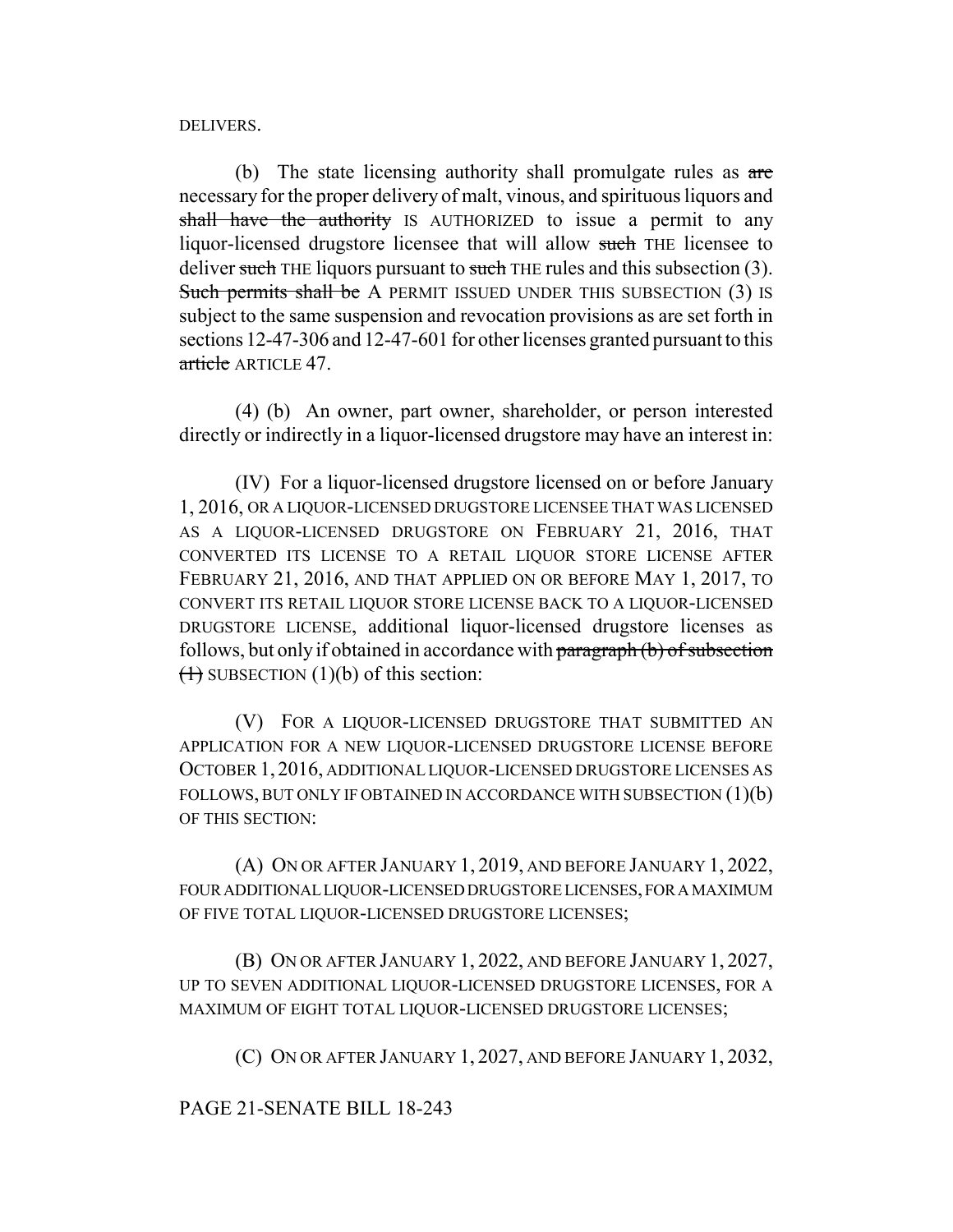UP TO TWELVE ADDITIONAL LIQUOR-LICENSED DRUGSTORE LICENSES, FOR A MAXIMUM OF THIRTEEN TOTAL LIQUOR-LICENSED DRUGSTORE LICENSES;

(D) ON OR AFTER JANUARY 1, 2032, AND BEFORE JANUARY 1, 2037, UP TO NINETEEN ADDITIONAL LIQUOR-LICENSED DRUGSTORE LICENSES, FOR A MAXIMUM OF TWENTY TOTAL LIQUOR-LICENSED DRUGSTORE LICENSES; AND

(E) ON OR AFTER JANUARY 1, 2037, AN UNLIMITED NUMBER OF ADDITIONAL LIQUOR-LICENSED DRUGSTORE LICENSES.

(c) SUBSECTION  $(4)(b)(V)$  OF THIS SECTION DOES NOT APPLY TO A LIQUOR-LICENSED DRUGSTORE LICENSEE THAT WAS LICENSED AS A LIQUOR-LICENSED DRUGSTORE ON FEBRUARY 21, 2016, THAT CONVERTED ITS LICENSE TO A RETAIL LIQUOR STORE LICENSE AFTER FEBRUARY 21, 2016, AND THAT APPLIED ON OR BEFORE MAY 1, 2017, TO CONVERT ITS RETAIL LIQUOR STORE LICENSE BACK TO A LIQUOR-LICENSED DRUGSTORE LICENSE.

(8) A PERSON LICENSED UNDER THIS SECTION THAT OBTAINS ADDITIONAL LIQUOR-LICENSED DRUGSTORE LICENSES IN ACCORDANCE WITH SUBSECTION  $(4)(b)(IV)$  OR  $(4)(b)(V)$  OF THIS SECTION MAY OPERATE UNDER A SINGLE OR CONSOLIDATED CORPORATE ENTITY BUT SHALL NOT COMMINGLE PURCHASES OF OR CREDIT EXTENSIONS FOR PURCHASES OF MALT, VINOUS, OR SPIRITUOUS LIQUORS FROM A WHOLESALER LICENSED UNDER THIS ARTICLE 47 FOR MORE THAN ONE LICENSED PREMISES. A WHOLESALER LICENSED UNDER THIS ARTICLE 47 SHALL NOT BASE THE PRICE FOR THE MALT, VINOUS, OR SPIRITUOUS LIQUORS IT SELLS TO A LIQUOR-LICENSED DRUGSTORE LICENSED UNDER THIS SECTION ON THE TOTAL VOLUME OF MALT, VINOUS, OR SPIRITUOUS LIQUORS THAT THE LICENSEE PURCHASES FOR MULTIPLE LICENSED PREMISES.

**SECTION 10.** In Colorado Revised Statutes, 12-47-601, **add**  $(7.5)(c)$  as follows:

**12-47-601. Suspension - revocation - fines.** (7.5) (c) WHEN IMPOSING A SUSPENSION OR FINE AGAINST A RETAIL ESTABLISHMENT LICENSED UNDER SECTION 12-46-107 (1) OR THIS ARTICLE 47 FOR A VIOLATION OF SECTION  $12-47-901$  (5)(a)(I), THE LICENSING AUTHORITY SHALL NOT TAKE INTO CONSIDERATION ANY VIOLATION OF SECTION  $12-47-901$   $(5)(a)(I)$  by the LICENSEE THAT OCCURRED MORE THAN FIVE

PAGE 22-SENATE BILL 18-243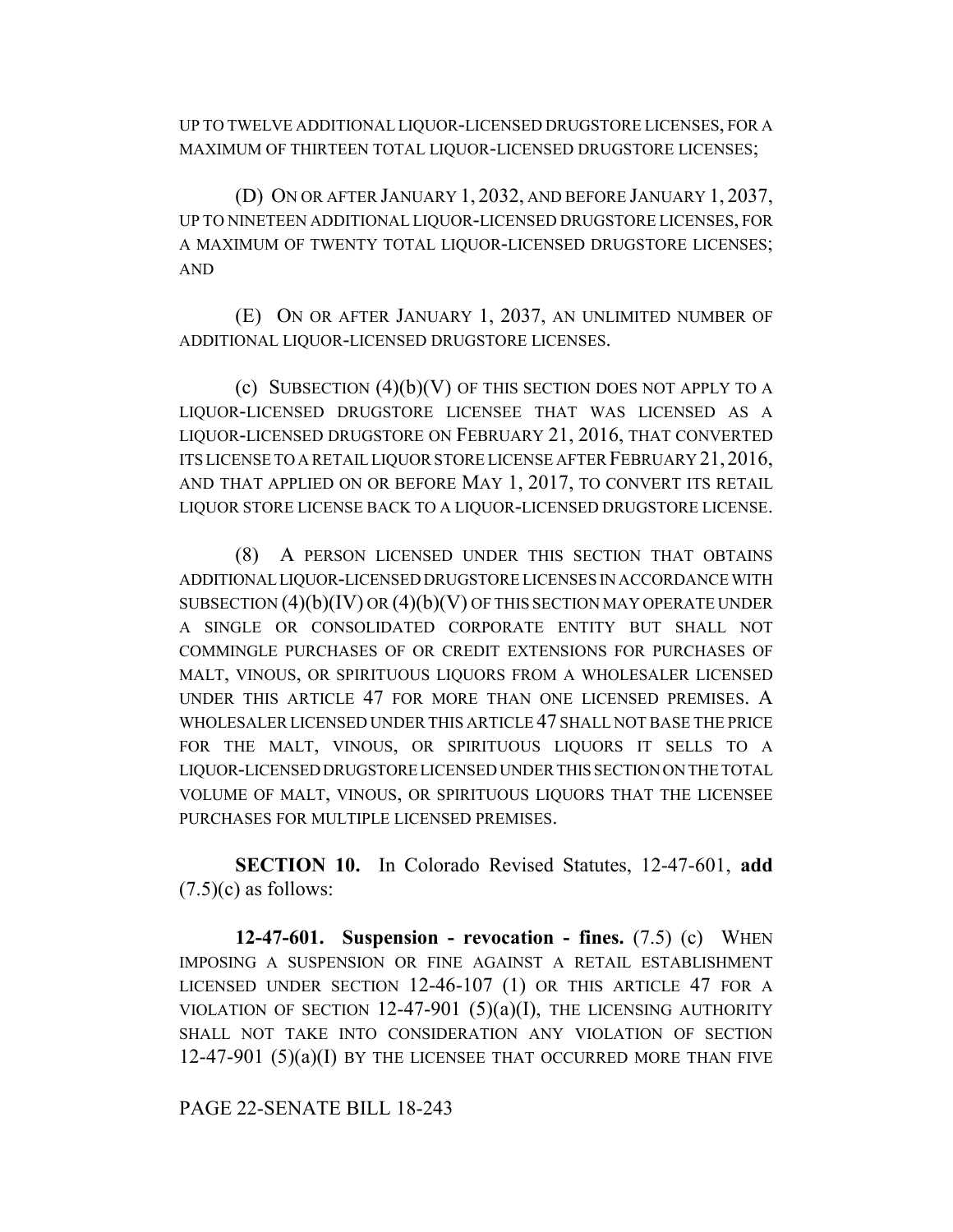YEARS BEFORE THE DATE ON WHICH THE VIOLATION FOR WHICH THE SUSPENSION OR FINE IS BEING IMPOSED OCCURRED.

**SECTION 11.** In Colorado Revised Statutes, 12-47-901, **amend** (1) introductory portion,  $(1)(f)$ ,  $(1)(h)(I)$ ,  $(1)(h)(II)$ ,  $(5)(c)$ ,  $(5)(k)$ ,  $(5)(p)(I)(B)$ , (5)(p)(II), (5)(p)(III), (9)(b), and (10); and **add** (1)(h)(VII) as follows:

**12-47-901. Unlawful acts - exceptions - definitions.** (1) Except as provided in section 18-13-122,  $C.R.S.,$  it is unlawful for any person:

(f) To sell at retail any malt, vinous, or spirituous liquors in sealed containers without holding a retail liquor store or liquor-licensed drugstore license, except as permitted by section 12-47-301 (6)(b) or any other provision of this article ARTICLE 47, OR TO SELL AT RETAIL ANY FERMENTED MALT BEVERAGES IN SEALED CONTAINERS WITHOUT HOLDING A FERMENTED MALT BEVERAGE RETAILER'S LICENSE UNDER SECTIONS 12-46-104 (1)(c) AND 12-46-107 (1)(a);

(h) (I) To consume ANY FERMENTED MALT BEVERAGE OR malt, vinous, or spirituous liquor:

(A) In any public place except on any licensed premises permitted under this article ARTICLE 47 OR ARTICLE 46 OF THIS TITLE 12 to sell such liquor ANY FERMENTED MALT BEVERAGES OR MALT, VINOUS, OR SPIRITUOUS LIQUORS by the drink for consumption thereon; to consume any alcohol beverage ON THE LICENSED PREMISES;

(B) Upon any premises licensed to sell liquor ALCOHOL BEVERAGES for consumption on the licensed premises, the sale of which is not authorized by the state licensing authority; to consume alcohol beverages

 $(C)$  At any time on such premises other than such alcohol beverage as is BEVERAGES purchased from such THE establishment; or to consume alcohol beverages

(D) In any public room on such THE LICENSED premises during such hours as DURING WHICH the sale of such THE ALCOHOL beverage is prohibited under this article ARTICLE 47.

(II) Notwithstanding subparagraph  $(I)$  of this paragraph  $(h)$ , it is not

PAGE 23-SENATE BILL 18-243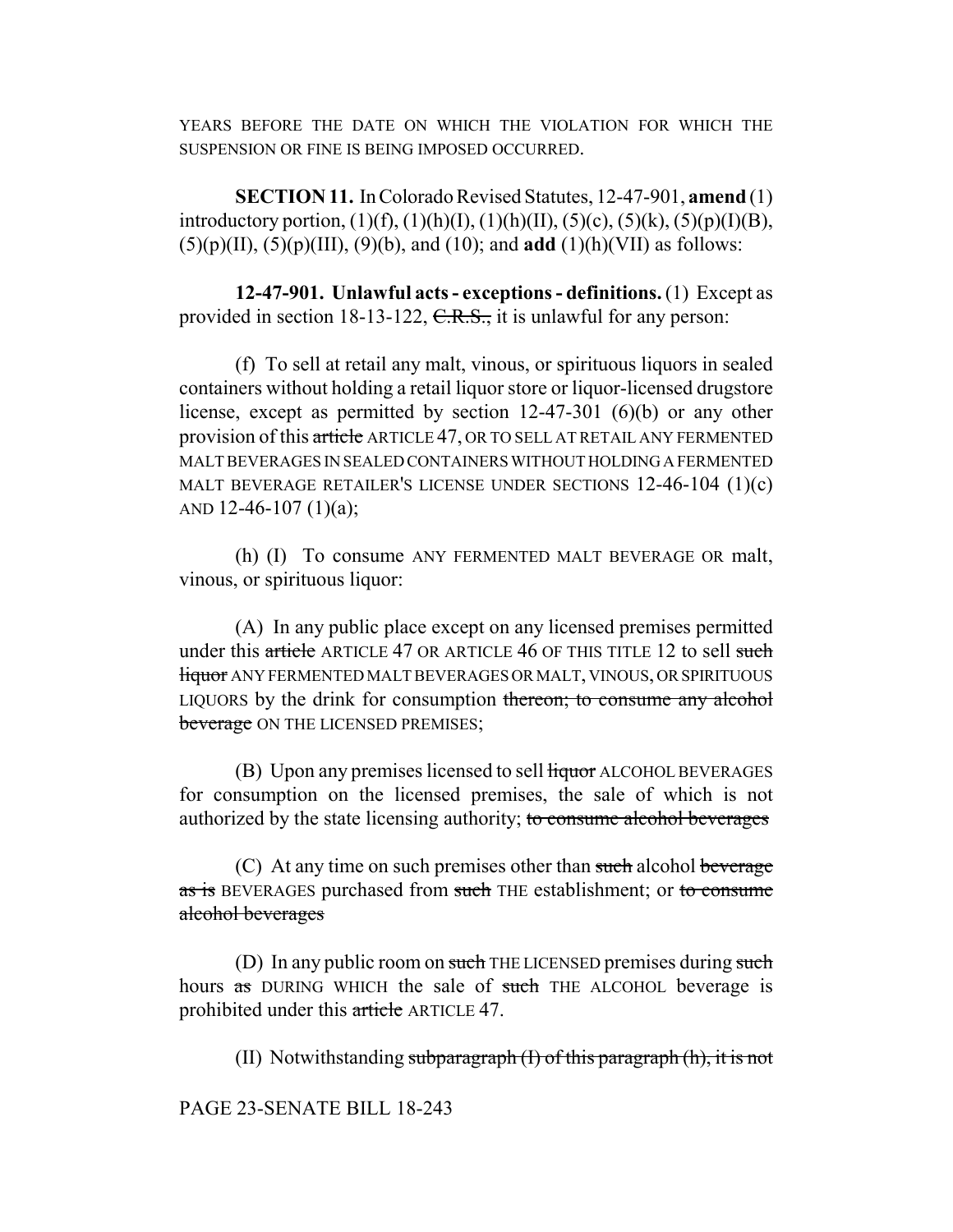unlawful for SUBSECTION  $(1)(h)(I)$  OF THIS SECTION, a person who is at least twenty-one years of age to MAY consume malt, vinous, or spirituous liquors ALCOHOL BEVERAGES while the person is a passenger aboard a luxury limousine or a charter bus, as those terms are defined in section 40-10.1-301. C.R.S. Nothing in this subparagraph (II) SUBSECTION (1)(h)(II) authorizes an owner or operator of a luxury limousine or charter bus to sell or distribute alcohol beverages without obtaining a public transportation system license pursuant to section 12-47-419.

(VII) NOTWITHSTANDING SUBSECTION (1)(h)(I) OF THIS SECTION, IT IS NOT UNLAWFUL FOR A PERSON WHO IS AT LEAST TWENTY-ONE YEARS OF AGE TO CONSUME ANY FERMENTED MALT BEVERAGE OR MALT, VINOUS, OR SPIRITUOUS LIQUOR IN ANY PUBLIC PLACE, OTHER THAN A PUBLIC RIGHT OF WAY, WHERE CONSUMPTION OF THE FERMENTED MALT BEVERAGE OR MALT, VINOUS, OR SPIRITUOUS LIQUOR HAS BEEN SPECIFICALLY AUTHORIZED BY ORDINANCE, RESOLUTION, OR RULE ADOPTED BY A MUNICIPALITY, CITY AND COUNTY, OR COUNTY OR, FOR PURPOSES OF STATE PARKS, STATE WILDLIFE AREAS, OR OTHER PROPERTIES OPEN TO RECREATION THAT ARE UNDER THE SUPERVISION OF THE PARKS AND WILDLIFE COMMISSION CREATED IN ARTICLE 9 OF TITLE 33, BY THE PARKS AND WILDLIFE COMMISSION.

(5) It is unlawful for any person licensed to sell at retail pursuant to this article 47 or article 46 of this title 12:

(c) Except as provided in section  $18-13-122$ , C.R.S., To sell fermented malt beverages:

(I) To any person under the age of twenty-one years,  $\sigma$  EXCEPT AS PROVIDED IN SECTION 18-13-122;

(II) To any person between the hours of 12 midnight and 8 a.m.; OR

(III) IN A SEALED CONTAINER ON CHRISTMAS DAY;

(k) (I) EXCEPT AS PROVIDED IN SUBSECTIONS  $(5)(k)(II)$ ,  $(5)(k)(IV)$ , AND  $(5)(k)(V)$  OF THIS SECTION, to have on the licensed premises, if licensed as a retail liquor store, or liquor-licensed drugstore, OR FERMENTED MALT BEVERAGE RETAILER, any container that shows evidence of having once been opened or that contains a volume of liquor less than that specified on the label of such THE container; except that

PAGE 24-SENATE BILL 18-243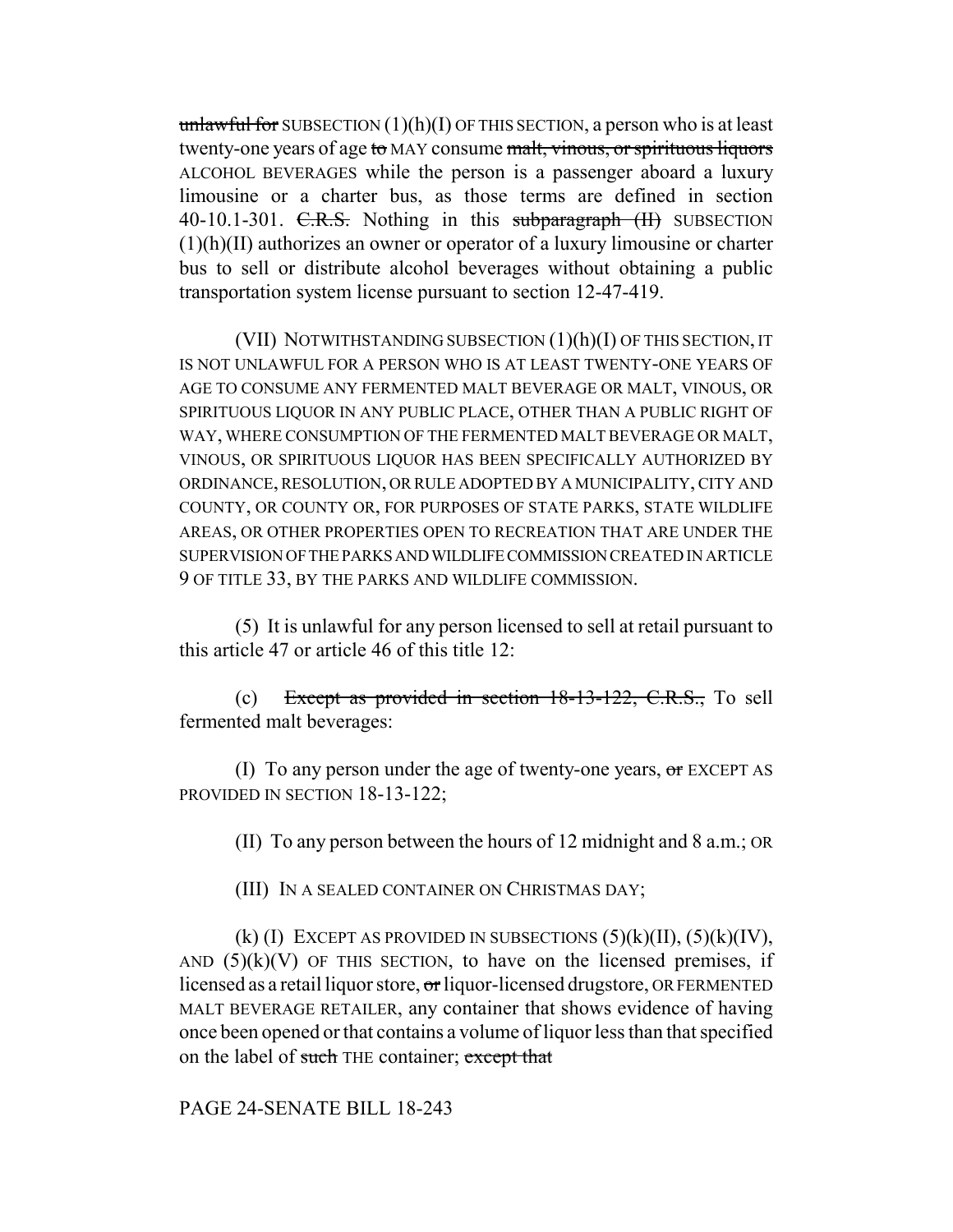(II) (A) A person holding a retail liquor store or liquor-licensed drugstore license UNDER THIS ARTICLE 47 may have upon the licensed premises malt, vinous, or spirituous liquors in open containers when the open containers were brought on the licensed premises by and remain solely in the possession of the sales personnel of a person licensed to sell at wholesale pursuant to this article ARTICLE 47 for the purpose of sampling malt, vinous, or spirituous liquors by the retail LIQUOR STORE OR LIQUOR-LICENSED DRUGSTORE licensee only.

(B) A PERSON HOLDING A FERMENTED MALT BEVERAGE RETAILER'S LICENSE UNDER SECTION 12-46-107 (1)(a) MAY HAVE UPON THE LICENSED PREMISES FERMENTED MALT BEVERAGES IN OPEN CONTAINERS WHEN THE OPEN CONTAINERS WERE BROUGHT ONTO THE LICENSED PREMISES BY AND REMAIN SOLELY IN THE POSSESSION OF THE SALES PERSONNEL OF A PERSON LICENSED TO SELL AT WHOLESALE PURSUANT TO ARTICLE 46 OF THIS TITLE 12 FOR THE PURPOSE OF SAMPLING FERMENTED MALT BEVERAGES BY THE FERMENTED MALT BEVERAGE RETAILER LICENSEE ONLY.

(III) Nothing in this paragraph  $(k)$  shall apply SUBSECTION  $(5)(k)$ APPLIES to any liquor-licensed drugstore where the contents, or a portion thereof OF THE CONTENTS, have been used in compounding prescriptions.

 $(H)$  (IV) Notwithstanding subparagraph  $(H)$  of this paragraph  $(k)$ , It shall IS not be unlawful for a retail liquor store or liquor-licensed drugstore licensee to allow tastings to be conducted on his or her THE licensed premises if authorization for the tastings has been granted pursuant to section 12-47-301.

(V) A PERSON HOLDING A RETAIL LIQUOR STORE OR LIQUOR-LICENSED DRUGSTORE LICENSE UNDER THIS ARTICLE 47 OR A FERMENTED MALT BEVERAGE RETAILER'S LICENSE UNDER SECTION 12-46-107 (1)(a) MAY HAVE UPON THE LICENSED PREMISES AN OPEN CONTAINER OF AN ALCOHOL BEVERAGE PRODUCT THAT THE LICENSEE DISCOVERS TO BE DAMAGED OR DEFECTIVE SO LONG AS THE LICENSEE MARKS THE PRODUCT AS DAMAGED OR FOR RETURN AND STORES THE OPEN CONTAINER OUTSIDE THE SALES AREA OF THE LICENSED PREMISES UNTIL THE LICENSEE IS ABLE TO RETURN THE PRODUCT TO THE WHOLESALER FROM WHOM THE PRODUCT WAS PURCHASED.

 $(p)$  (I) (B) Except as provided in subparagraph (II) of this paragraph

PAGE 25-SENATE BILL 18-243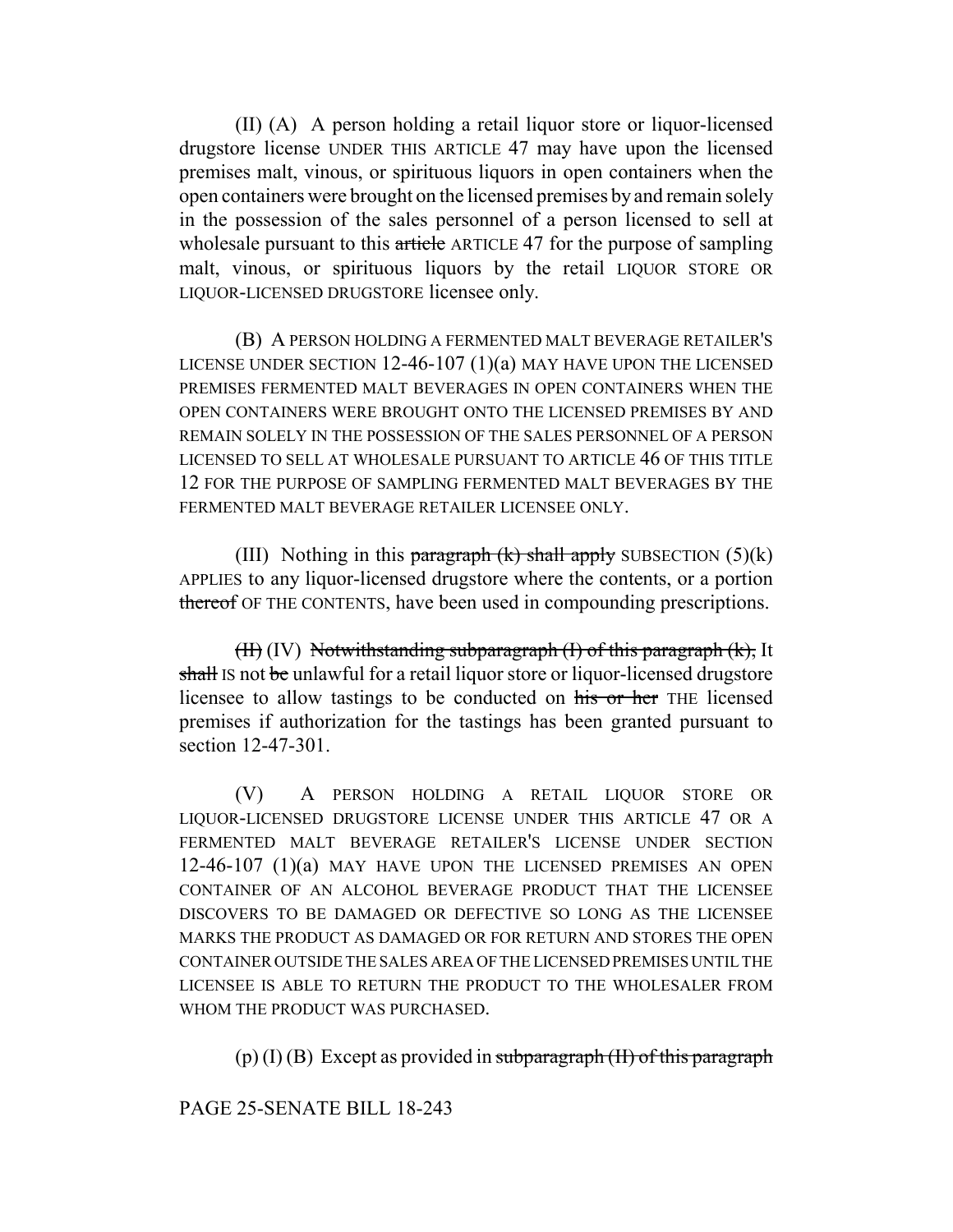$(p)$  SUBSECTION (5)(p)(II) OF THIS SECTION, to employ a person who is at least eighteen years of age but under twenty-one years of age to sell or dispense malt, vinous, or spirituous liquors unless the employee is supervised by another person who is on the licensed premises and is at least twenty-one years of age; EXCEPT THAT THIS SUBSECTION  $(5)(p)(I)(B)$  DOES NOT APPLY TO A RETAIL LIQUOR STORE LICENSED UNDER SECTION 12-47-407 OR A LIQUOR-LICENSED DRUGSTORE LICENSED UNDER SECTION 12-47-408;

(II) If licensed as a tavern under section 12-47-412 that does not regularly serve meals OR a lodging and entertainment facility under section 12-47-426 that does not regularly serve meals, a retail liquor store under section 12-47-407, or a liquor-licensed drugstore under section 12-47-408, to permit an employee who is under twenty-one years of age to sell malt, vinous, or spirituous liquors; or

(III) If licensed as a retail liquor store under section 12-47-407,  $\sigma$ r a liquor-licensed drugstore under section 12-47-408, OR A FERMENTED MALT BEVERAGE RETAILER UNDER SECTION  $12-46-107$  (1)(a), to permit an employee who is under twenty-one years of age to deliver or otherwise have any contact with malt, vinous, or spirituous liquors OR FERMENTED MALT BEVERAGES offered for sale on, or sold and removed from, the licensed premises of the retail liquor store, or liquor-licensed drugstore, OR FERMENTED MALT BEVERAGE RETAILER.

(9) (b) This subsection (9) applies to persons licensed or permitted to sell or serve alcohol beverages for consumption on the licensed premises pursuant to section *12-46-107 (1)(b),* 12-47-403, 12-47-409, 12-47-410, 12-47-411, 12-47-412, 12-47-413, 12-47-414, 12-47-415, 12-47-416, 12-47-417, 12-47-418, 12-47-419, 12-47-420, 12-47-422, 12-47-424, or 12-47-426.

(10) (a) Except as provided in paragraph (b) of this subsection  $(10)$ , it is unlawful for SUBSECTION (10)(b) OF THIS SECTION, a retail licensee or an employee of a retail licensee to SHALL NOT sell malt, vinous, or spirituous liquors OR FERMENTED MALT BEVERAGES to a consumer for consumption off the licensed premises unless the retail licensee or employee verifies that the consumer is at least twenty-one years of age by requiring the consumer to present a valid identification, as determined by the state licensing authority by rule. The retail licensee or employee shall make a determination from the information presented whether the purchaser is at

### PAGE 26-SENATE BILL 18-243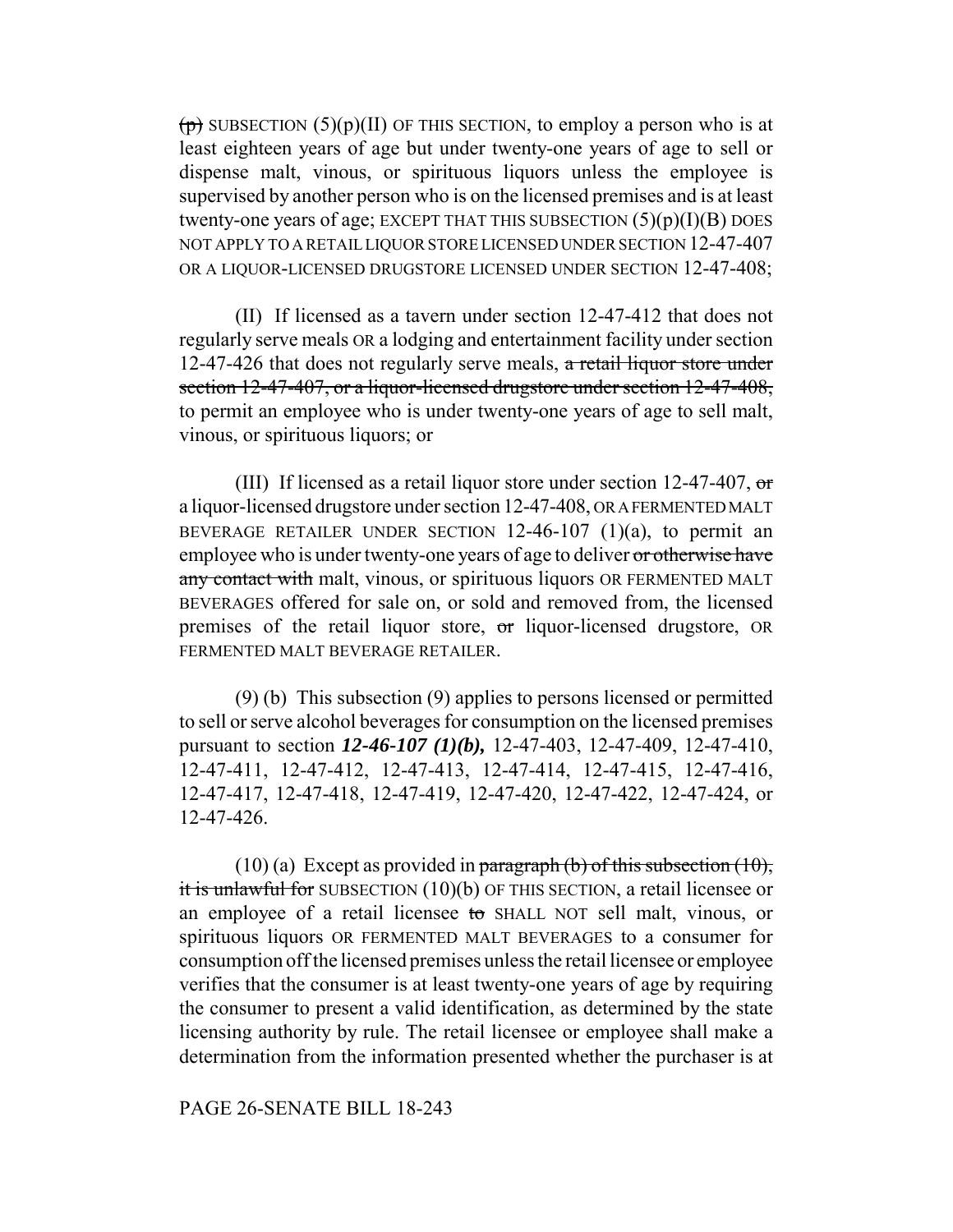least twenty-one years of age.

(b) It is not unlawful for a retail licensee or employee of a retail licensee to sell malt, vinous, or spirituous liquors OR FERMENTED MALT BEVERAGES to a consumer who is or reasonably appears to be over fifty years of age and who failed to present an acceptable form of identification.

(c) As used in this subsection (10), "retail licensee" means a person licensed under section 12-46-104 (1)(c) *12-46-107 (1)(a)*, 12-47-407, or 12-47-408.

**SECTION 12. Appropriation.** (1) For the 2018-19 state fiscal year, \$91,092 is appropriated to the department of revenue. This appropriation is from the liquor enforcement division and state licensing authority cash fund created in section 24-35-401, C.R.S. To implement this act, the department may use this appropriation as follows:

(a) \$65,506 for use by the liquor and tobacco enforcement division for personal services, which amount is based on an assumption that the division will require an additional 1.0 FTE;

(b) \$14,930 for use by the liquor and tobacco enforcement division for operating expenses; and

(c) \$10,656 for the purchase of legal services.

(2) For the 2018-19 state fiscal year, \$10,656 is appropriated to the department of law. This appropriation is from reappropriated funds received from the department of revenue under subsection  $(1)(c)$  of this section and is based on an assumption that the department of law will require an additional 0.1 FTE. To implement this act, the department of law may use this appropriation to provide legal services for the department of revenue.

**SECTION 13. Effective date.** (1) Except as provided in subsections (2) and (3) of this section, this act takes effect upon passage.

(2) Section 3 of this act; section 12-46-107 (4), (5), and (6), as enacted in section 4 of this act; section 12-47-407 (2) and (3), as amended in section 8 of this act; section 12-47-408 (2)(a)(II), (2)(a)(III), and (3), as amended in section 9 of this act; section 12-47-408 (8), as enacted in

PAGE 27-SENATE BILL 18-243